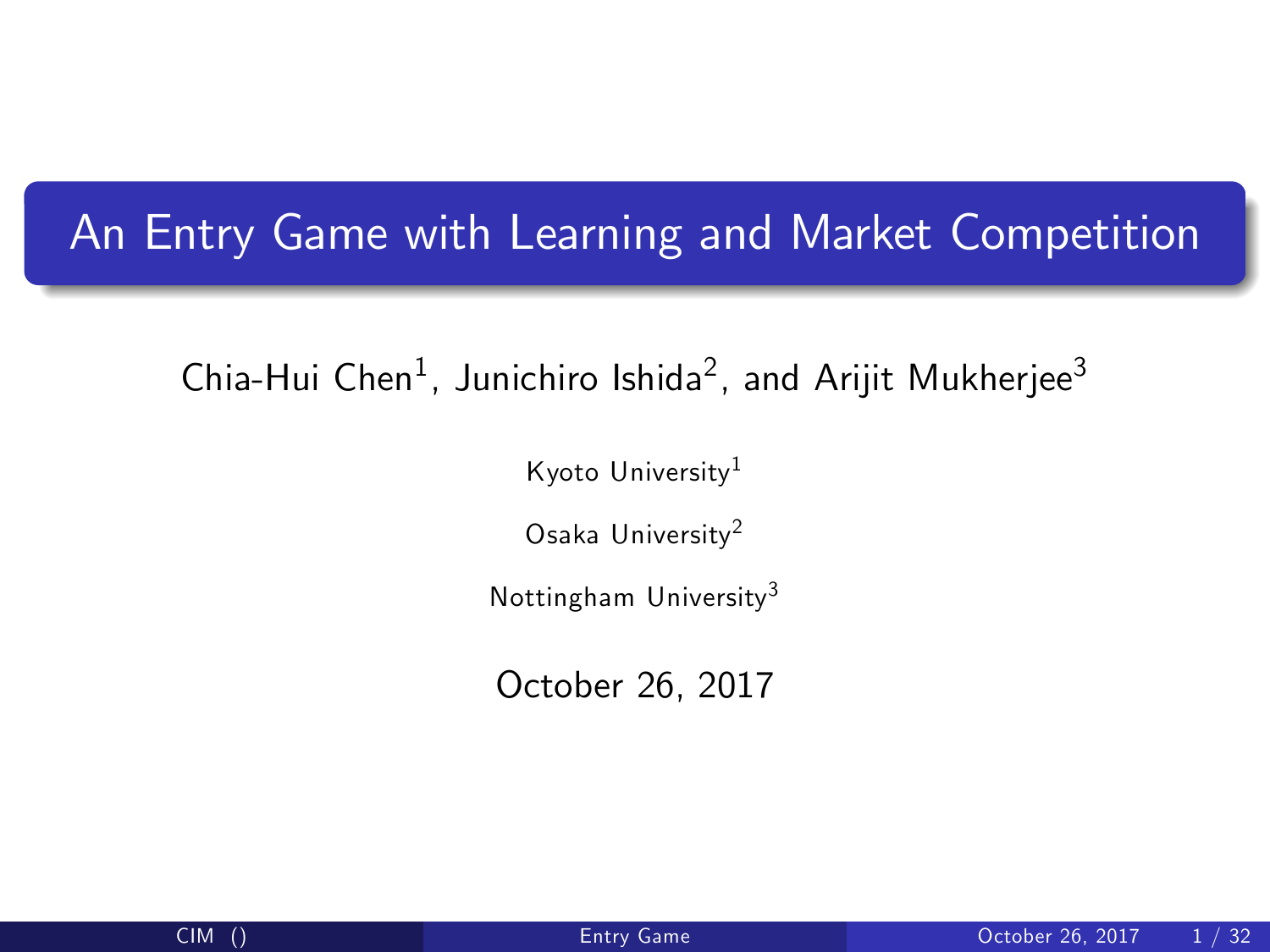- With strategic interdependence, firms' entry decisions can be inefficient from the social point of view.
	- Too many or too few, e.g., excess entry theorem
	- **•** Too early or too late
- This paper focuses (mainly) on the second issue when potential entrants interact on two different levels (learning and market competition).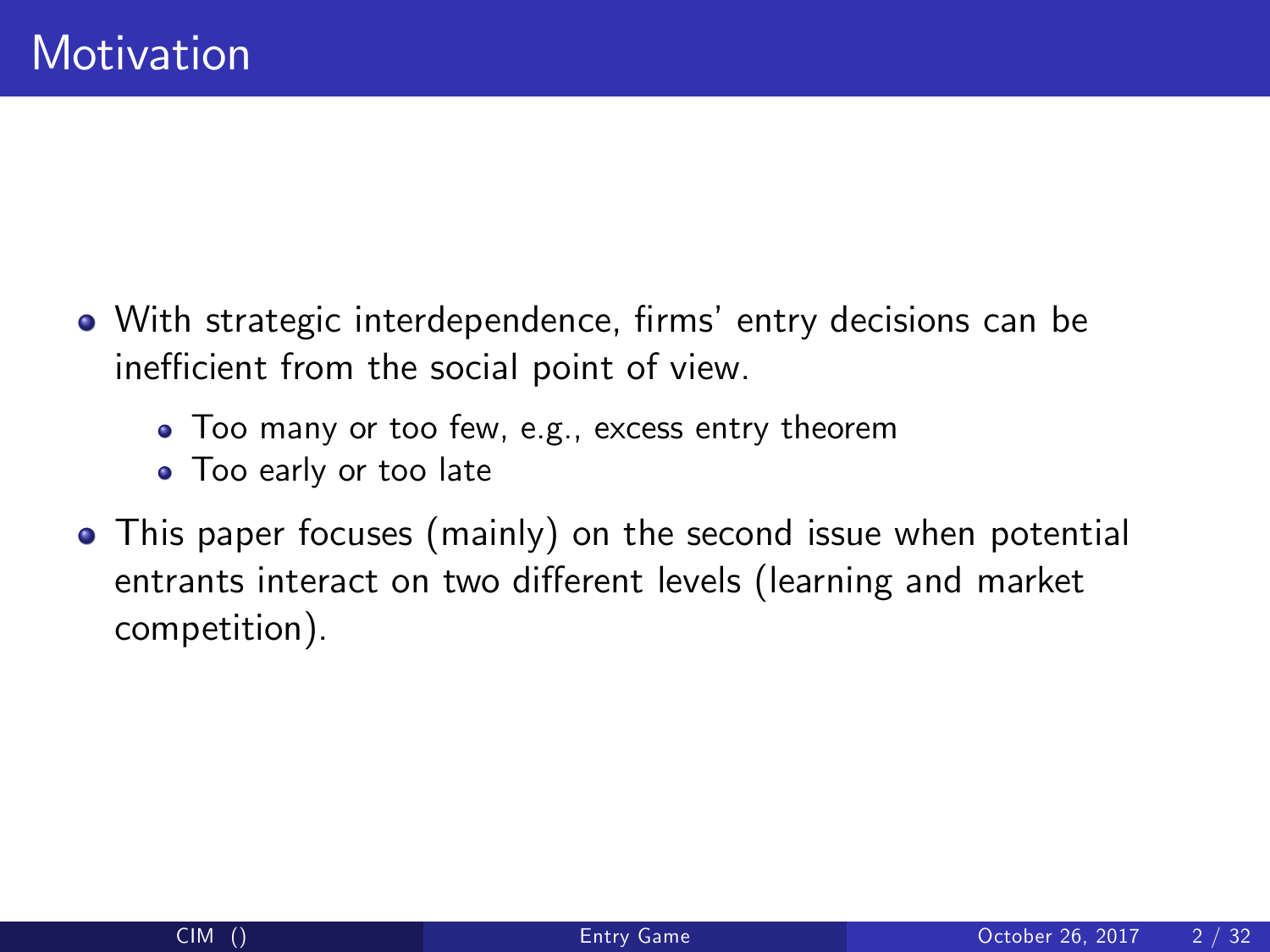- We focus on two factors: learning and market competition.
- Consider a setup where potential entrants privately gain information about the market condition over time.
- Since entry is observable, it serves as a signal (of good market condition).
- Given the market condition, the profit level is decreasing in the number of firms in the market (market competition).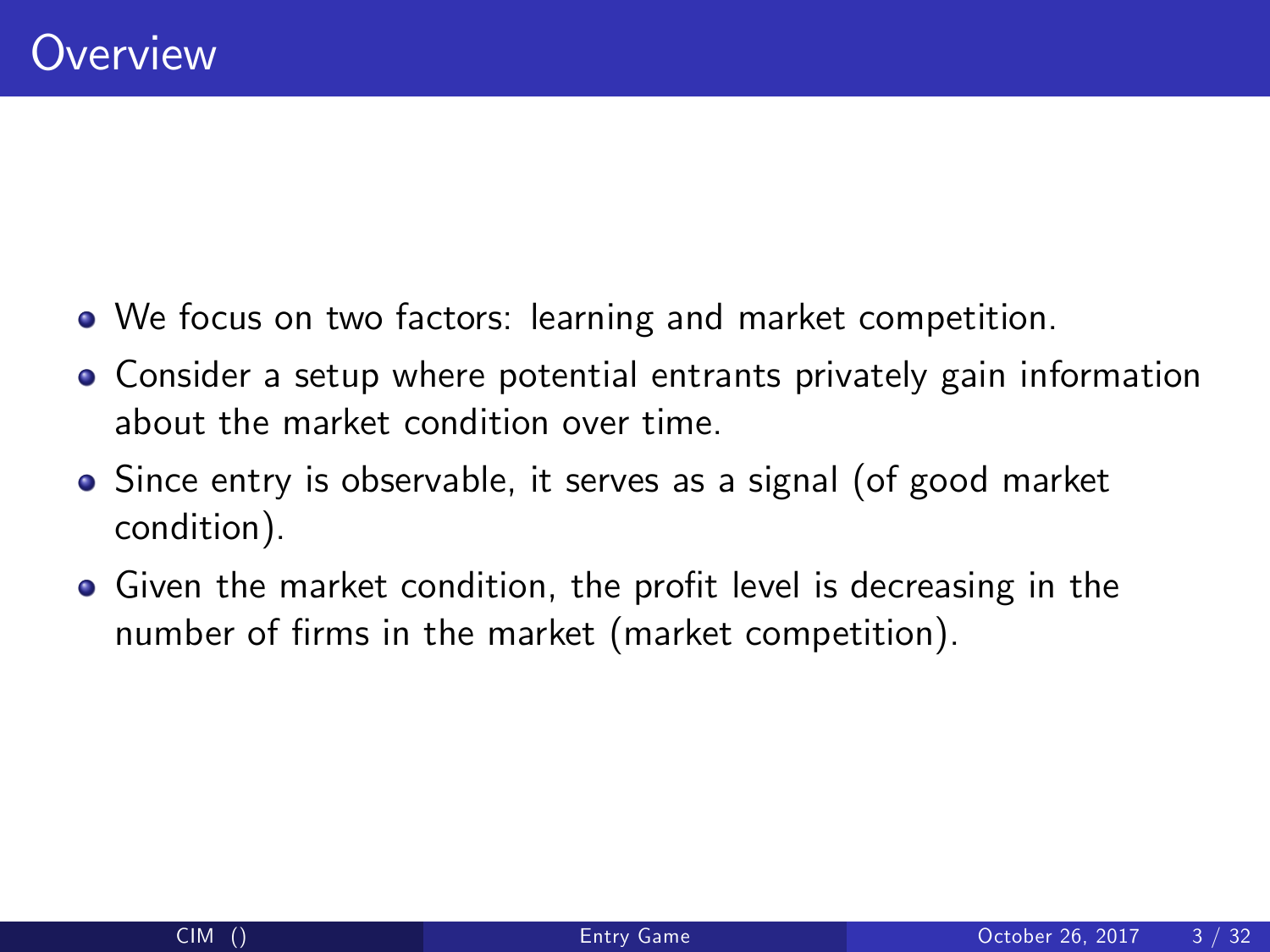#### • Intuition suggests:

- The possibility of learning from the rival firm suggests gains from waiting (the second-mover advantage).
- Market competition implies that it pays to enter earlier than the rival (the first-mover advantage).
- Each firm trades off the benefit of collecting more information against the cost of losing (potential) monopoly profits.
- This paper analyzes: with learning and market competition,
	- when is the first-mover (or second-mover) advantage likely to prevail?
	- how does market competition affect the entry timing?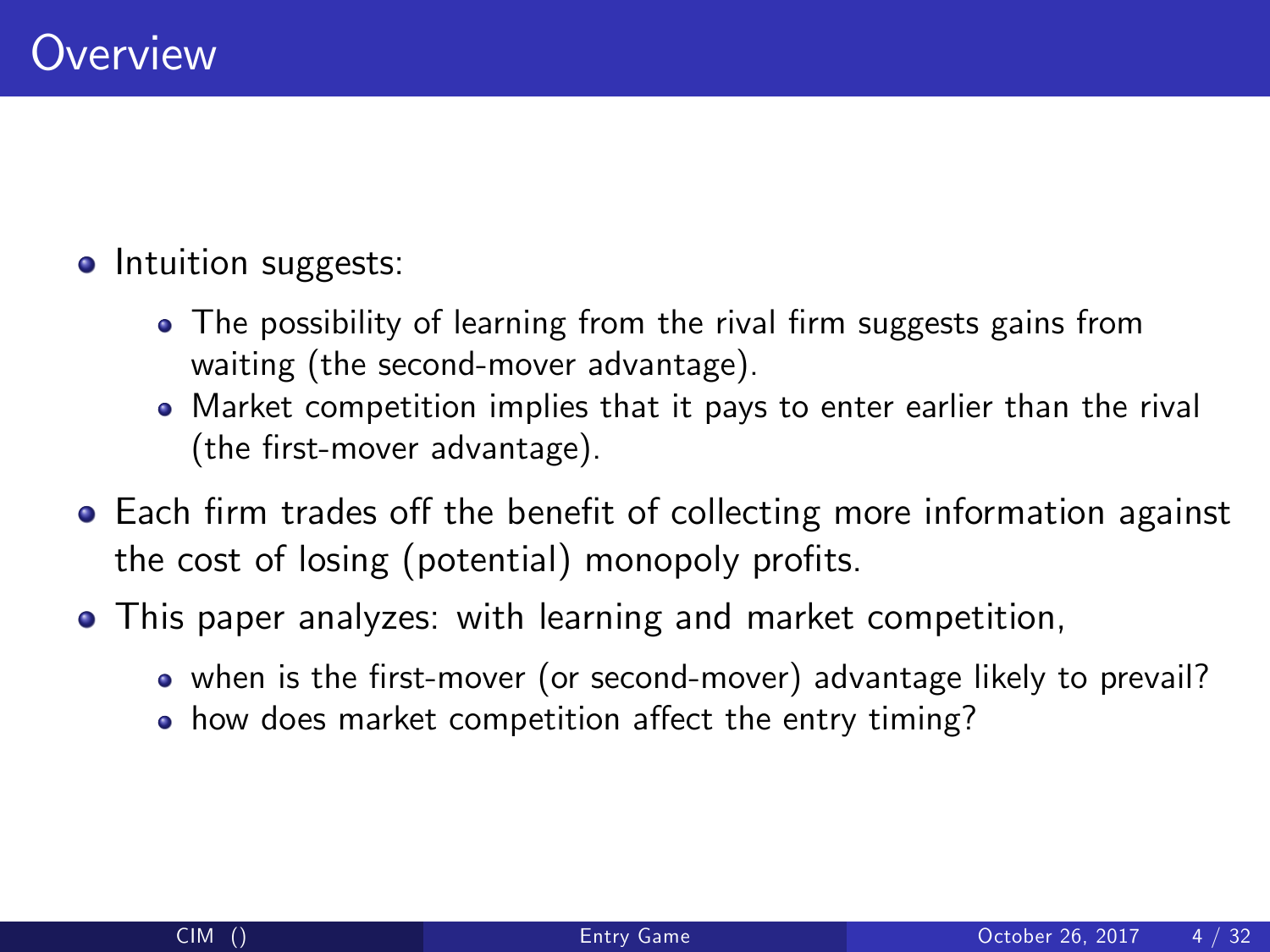- Numerous works in traditional IO literature analyze entry decisions with subsequent market competition.
- The usual framework goes as follows:
	- Each firm (simultaneously or sequentially) decides whether to enter the market.
	- The firms compete with each other (typically via Cournot or Bertrand).
- The possibility of learning is typically assumed away.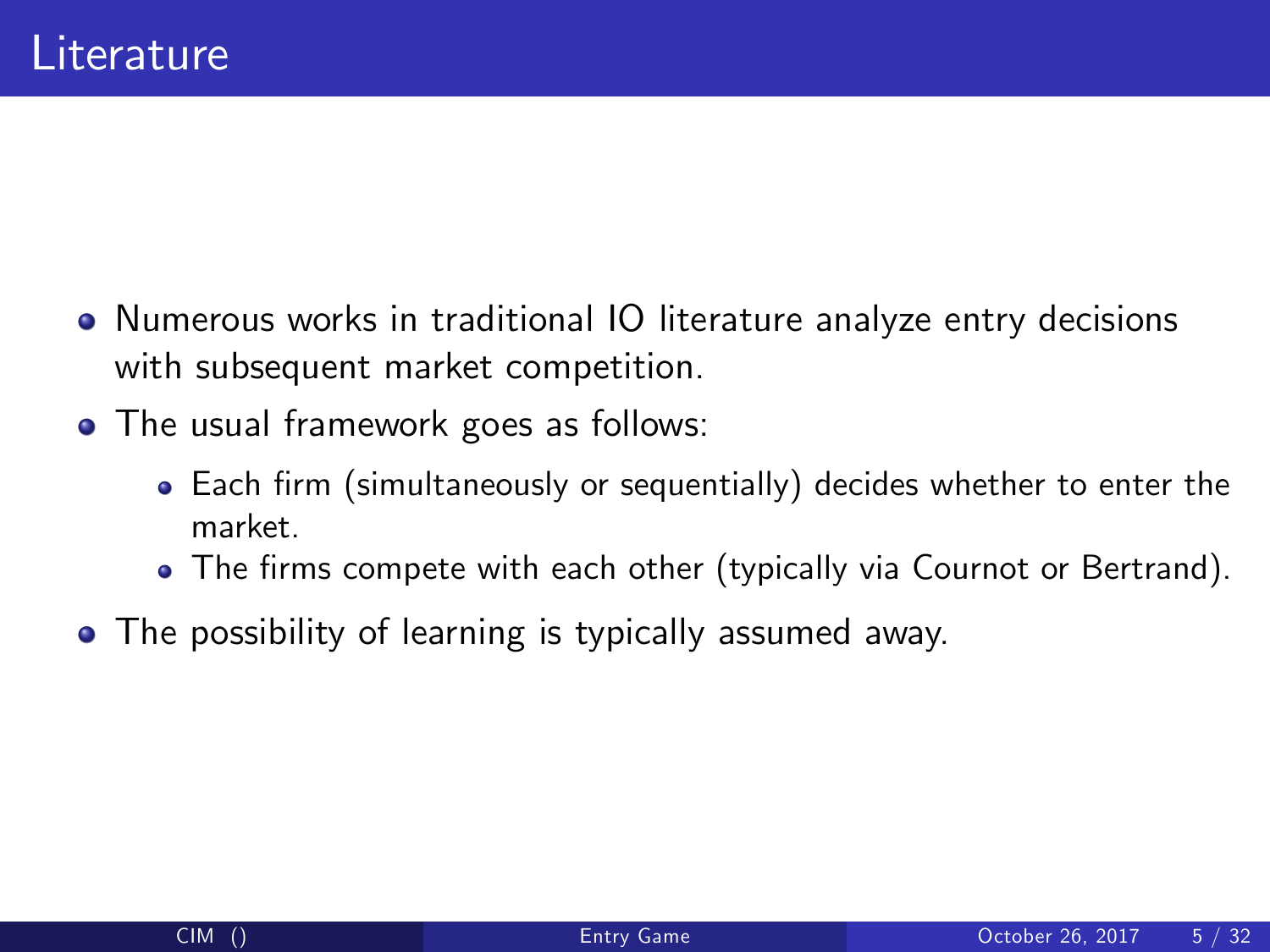- On the other hand, few learning models consider market competition.
- Chamley and Gale (1994) consider a setup where agents may have an option to exercise while the benefit of exercising an option *increases* with the number of agents who do so.
- There is also a related class of games, called exit games, where agents decide when to exit from the game with some element of learning: Horner (2002), Bar-Isaac (2003), Murto and Valimaki (2011), Daley and Green (2012), Atkeson et al. (2015).
- Market competition is less of an issue in exit games: if you exit, the game ends.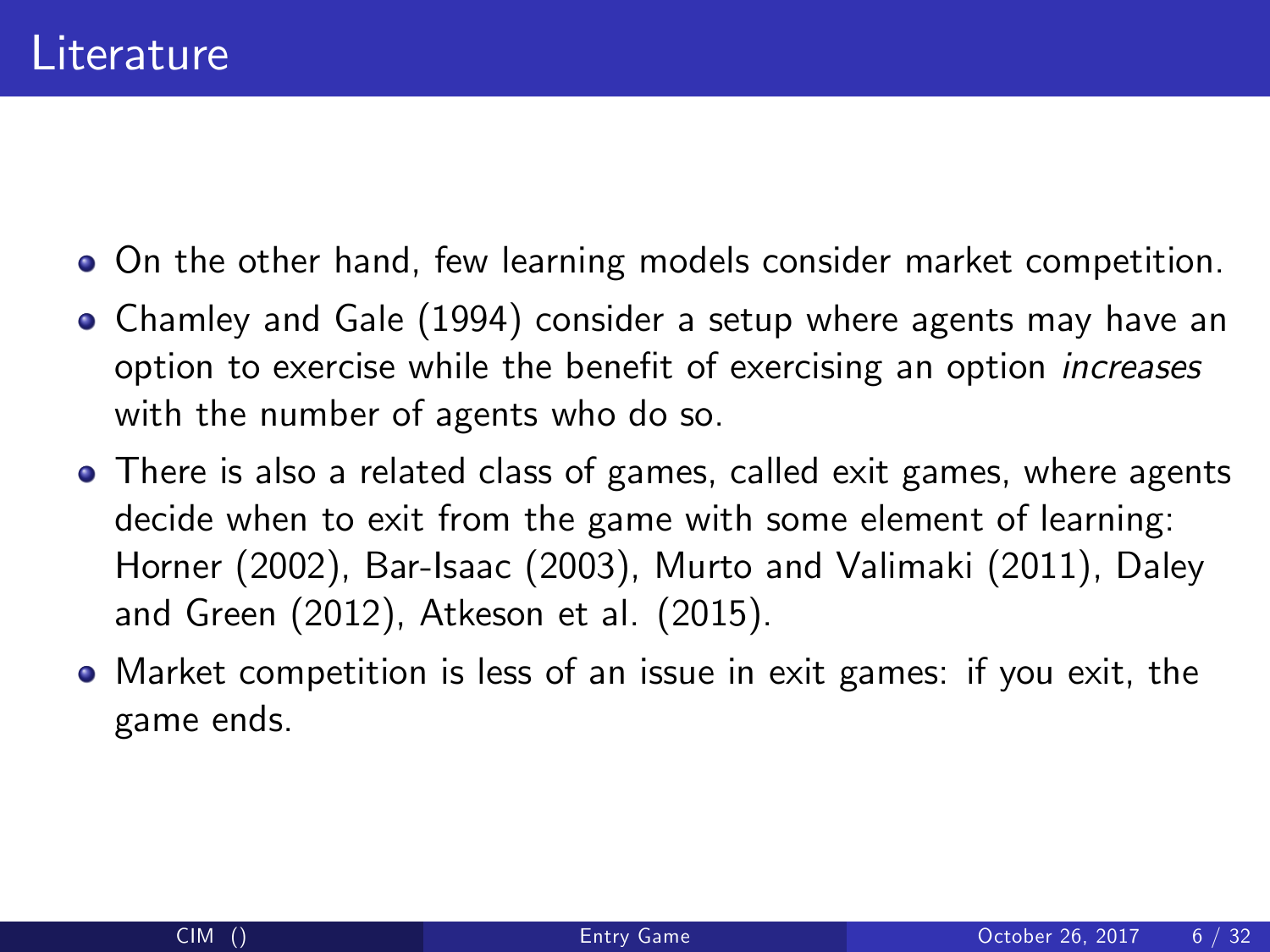- There are very few works, if any, which consider both learning and competition.
- A work that is most closely related is Decamps and Mariotti (2004).
	- They consider a duopoly model where each player learns the quality of a common value project and decides when to invest.
	- Project value is common but investment costs are not.
	- Each player can learn from a public signal and the experiences of the other player.
	- They briefly analyze the case where the first one to invest can earn higher payoff.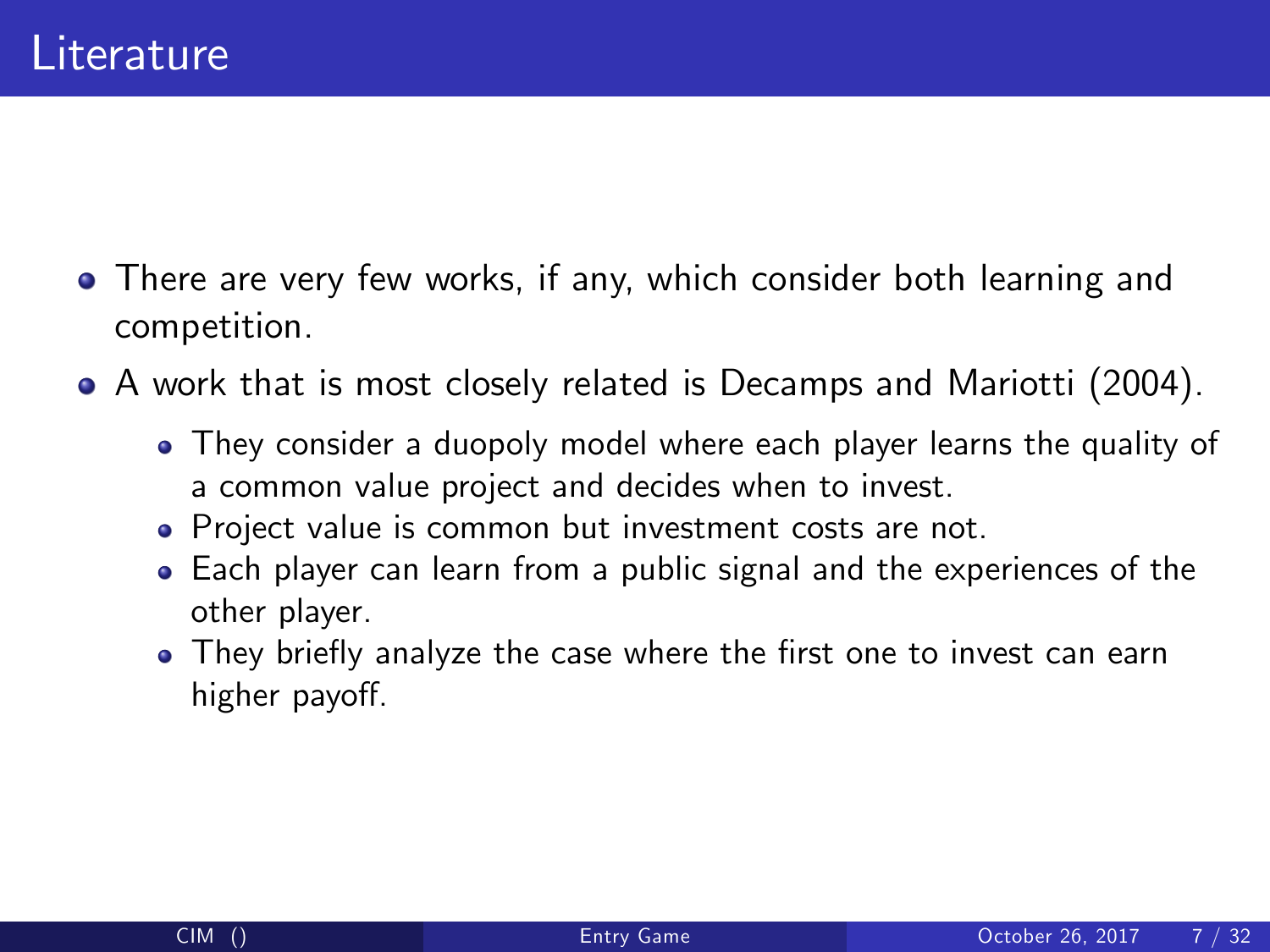- **o** Some differences from DM.
	- The first one to invest earn higher payoff regardless of what the follower does: the first mover's payoff is determined when he invests.
	- Background signal is public, so they hold the same belief about the project quality.
	- Above all, they only discussed this case as an extension and do not give any characterization.
- More on these points later.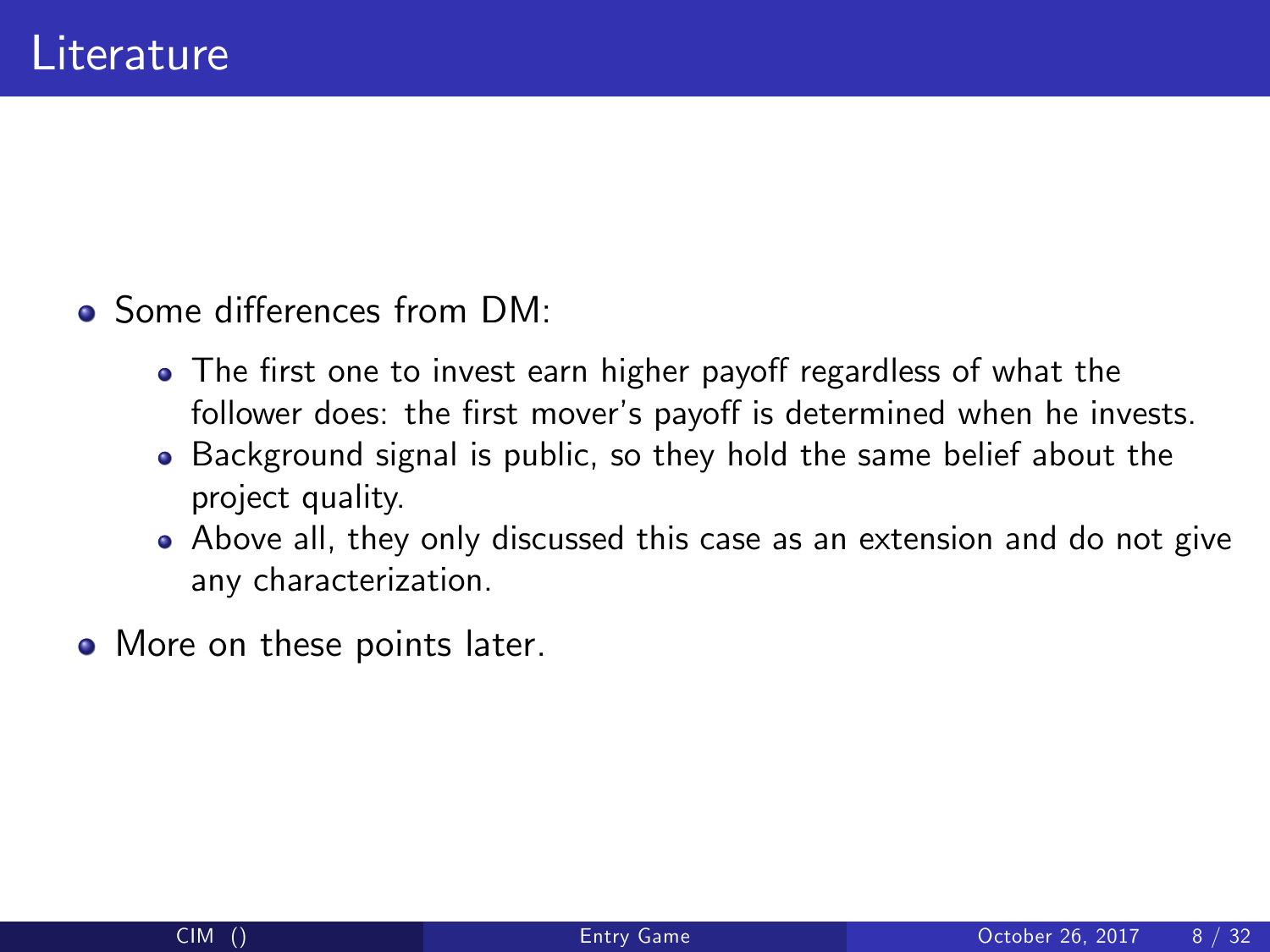- A dynamic game of market entry with two potential entrants, called firms 1 and 2.
- The firms contemplate to enter the market of unknown size, e.g., foreign market.
- The market condition, which is initially unknown to both firms, is either good or bad.
- Each firm collects information before it makes an irreversible entry decision.
- The entry cost is c and common for both firms.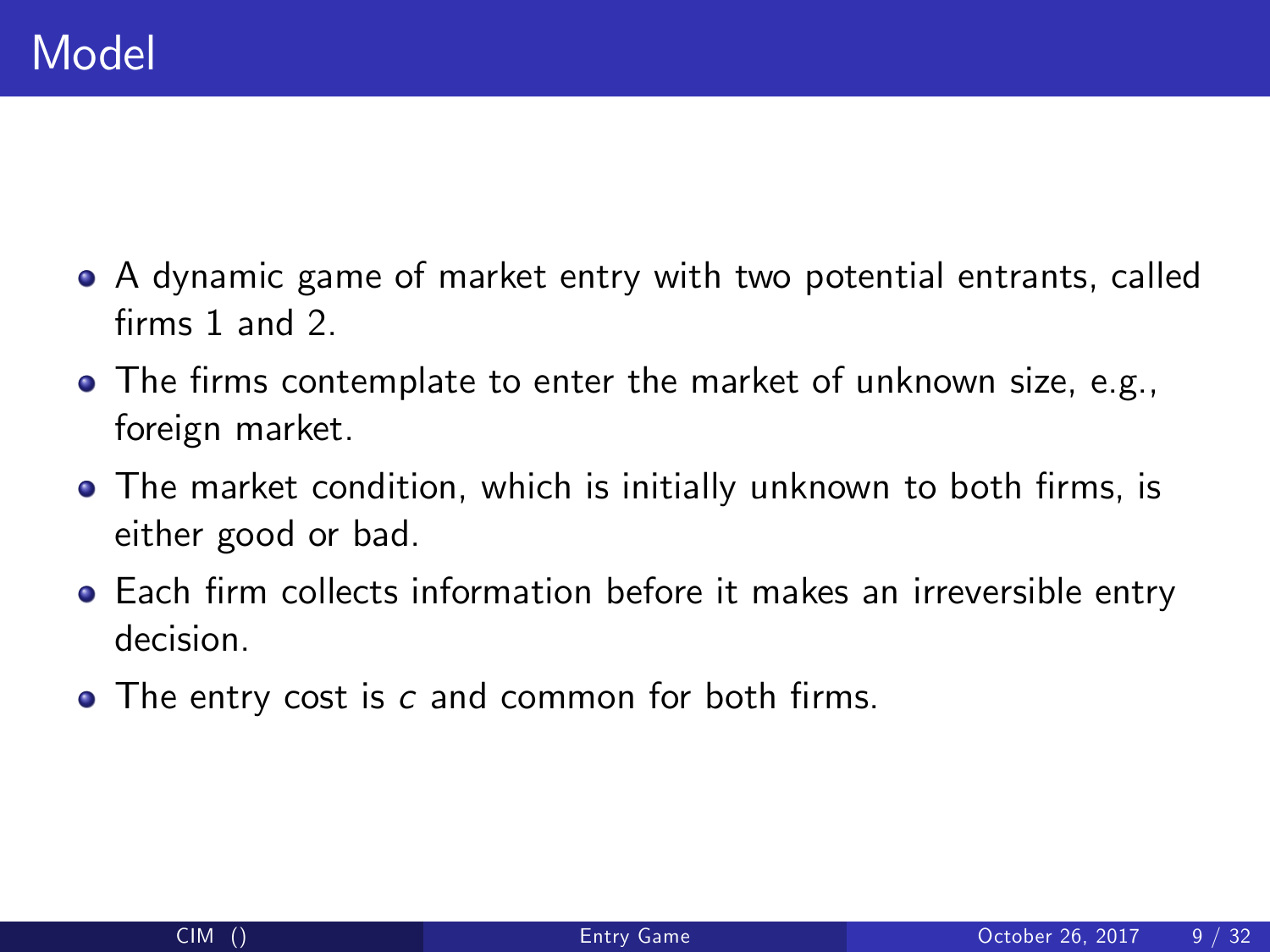- Two sources of information:
	- Each firm may observe a signal of the market condition with some probability.
	- The entry decision of each firm is publicly observable and hence serves as an additional signal.
- The fact that a firm can observe the other's entry implies a benefit of "waiting," giving rise to the second-mover advantage.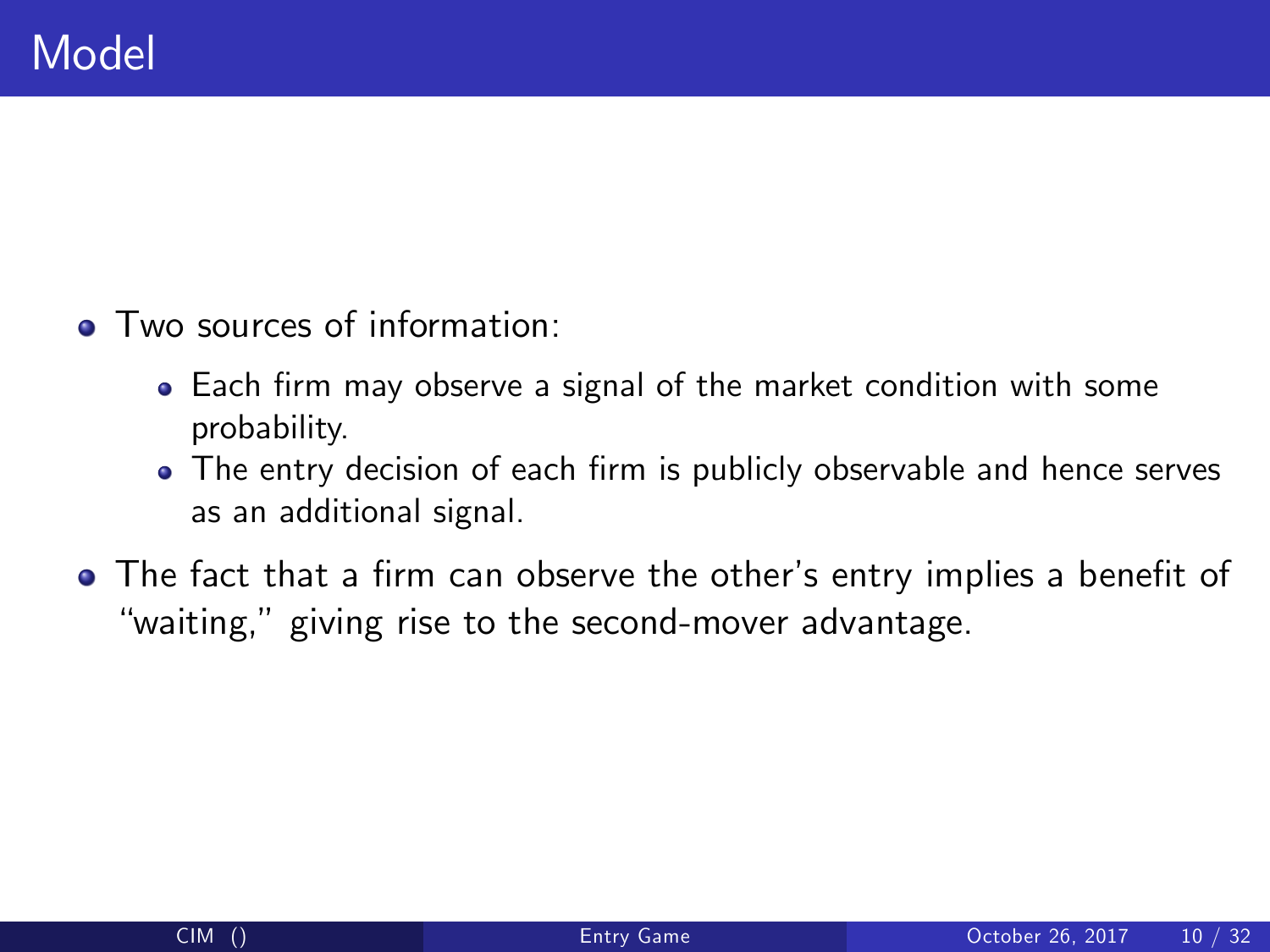- Consider discrete time although we will focus on continuous-time limit in the end.
- We say that a firm is *active* if it has entered the market and *inactive* otherwise.
- **If a firm is inactive, it may observe a signal of the market condition.**
- The signal is of the bad-news type and arrives only if the market is bad.
- Conditional on the market being bad, a firm observes a signal with probability  $\lambda dt$  for  $[t, t + dt)$ .
- The prior probability that the market is good is  $p_0$ .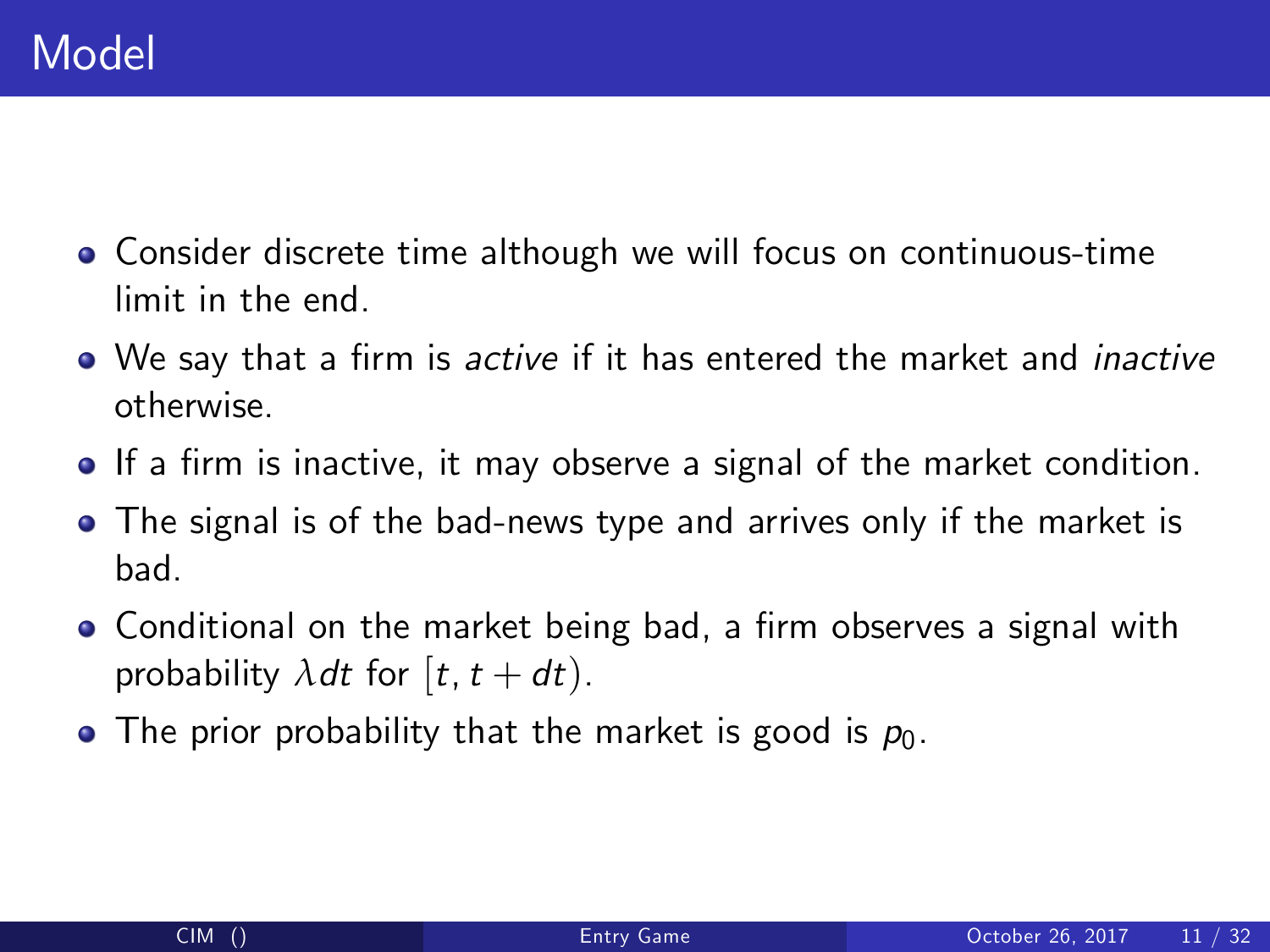- The firms face a tradeoff because the profitability of each firm is decreasing in the number of firms in the market.
- When the market is good, the instantaneous profit is  $\pi^m$  if there is only one firm in the market and  $\pi^d$  if there are two.
- Define  $\rho := \pi^m \pi^d > 0$  as the monopoly premium.
- The instantaneous profit is always zero if the market is bad.
- The common discount rate is r.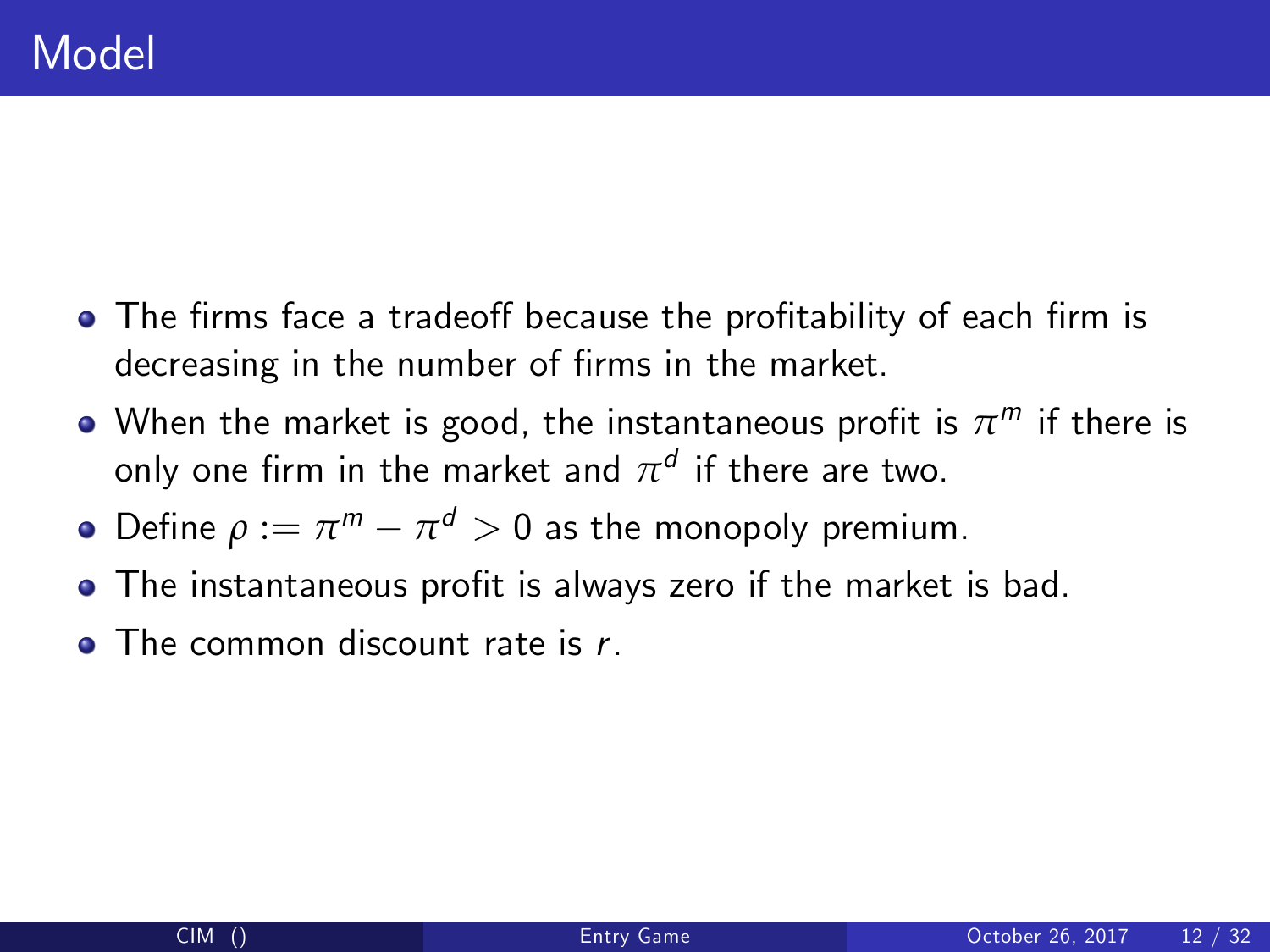- Unlike an exit game, the game does not end when a firm enters.
- . With market competition, the continuation payoff of entering the market depends on the other firm's entry decision, especially the reaction to its own entry.
- **•** Learning is private, so the firms may hold divergent beliefs.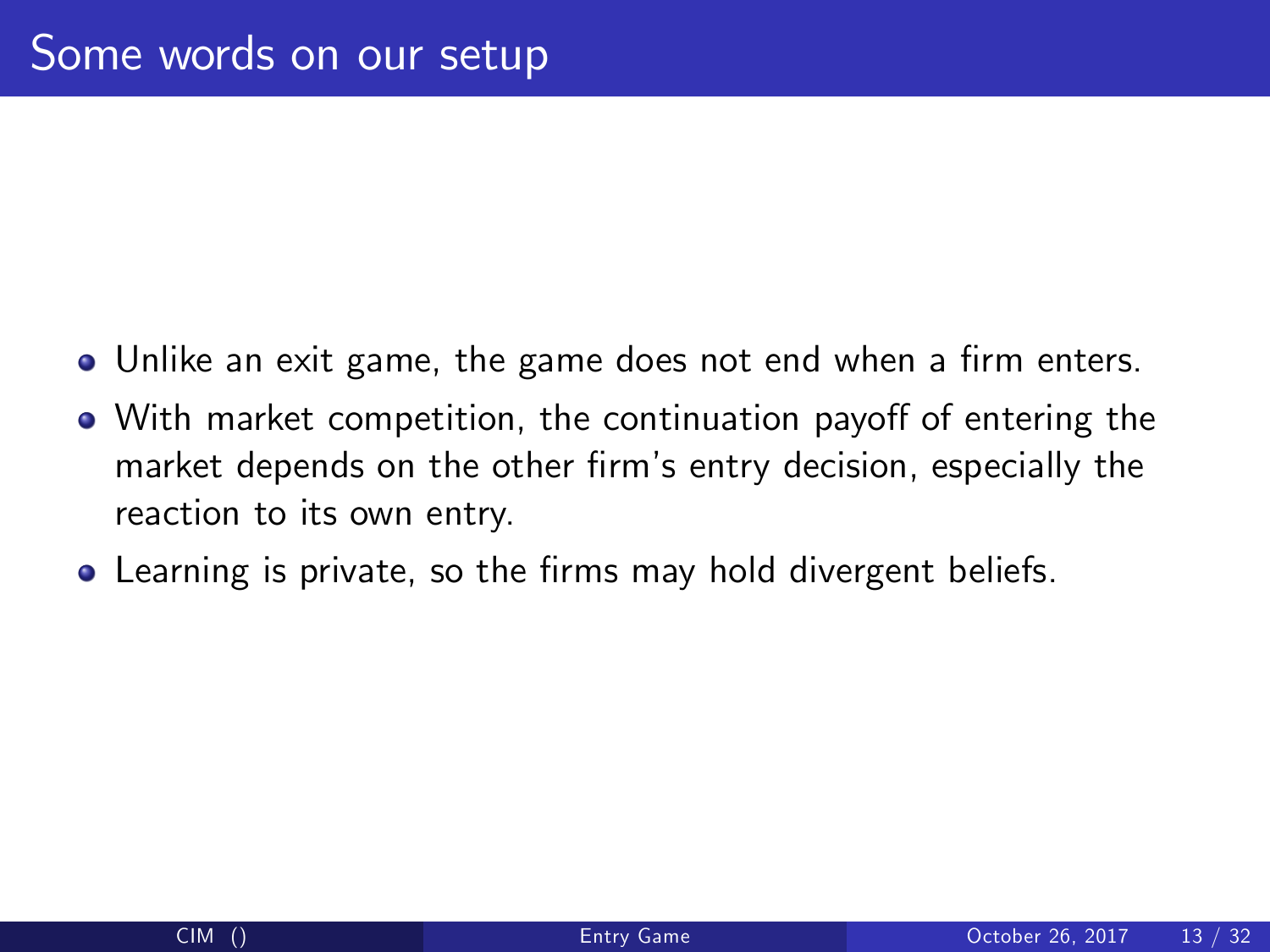- Suppose that there is only one firm (or else, the other firm is already in the market with no information spillover).
- The firm earns  $\pi^d$  if it is active and the market is good.
- If the firm observes a signal, it knows for sure that the market is bad, and it is clearly optimal to stay inactive indefinitely.
- We only need to consider the case where the firm has observed no signal.
- Let  $p_t$  denote the belief at t, i.e., the probability that the market is good, conditional on that the firm is inactive and has observed no signal.
- No news is good news: the belief gradually goes up as long as no signal is observed.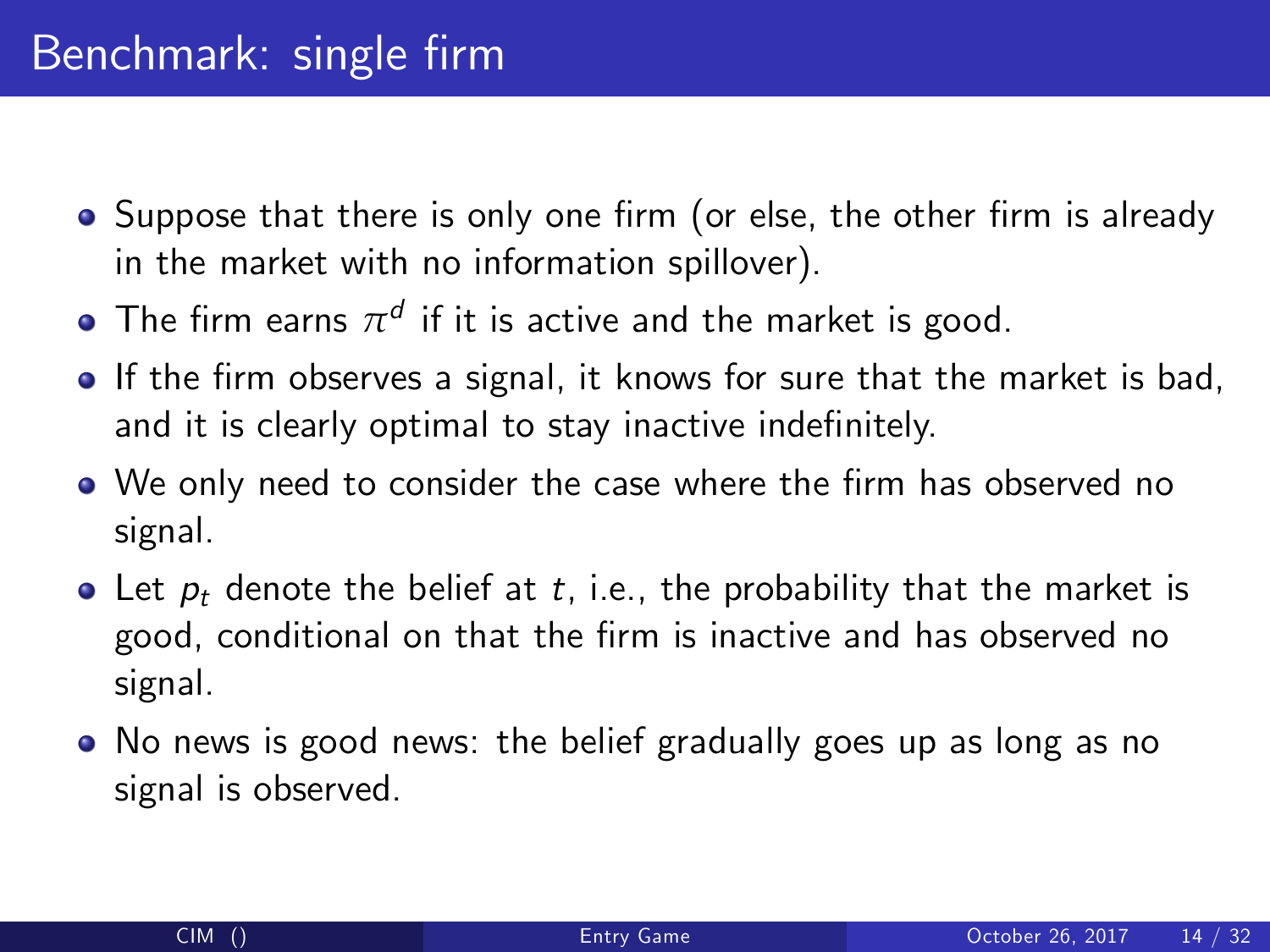### Benchmark: single firm

- If the firm enters now:  $p_t \frac{\pi^d}{r} c$ .
- **If the firm waits and enters tomorrow:**  $(1-r\Delta)\left(p_t\frac{\pi^d}{r}-(p_t+(1-p_t)(1-\lambda\Delta))c\right).$
- The benefit of waiting: gain more accurate information to avoid wrong entry.
- $\bullet$  The cost of waiting: the foregone profit.

#### Proposition

In the single firm case, the firm enters the market once and for all when  $p_t$ reaches  $\bar{p} := \frac{(r+\lambda)c}{\pi^d + \lambda c}$  $\frac{(1+\lambda)c}{\pi^d + \lambda c}$ .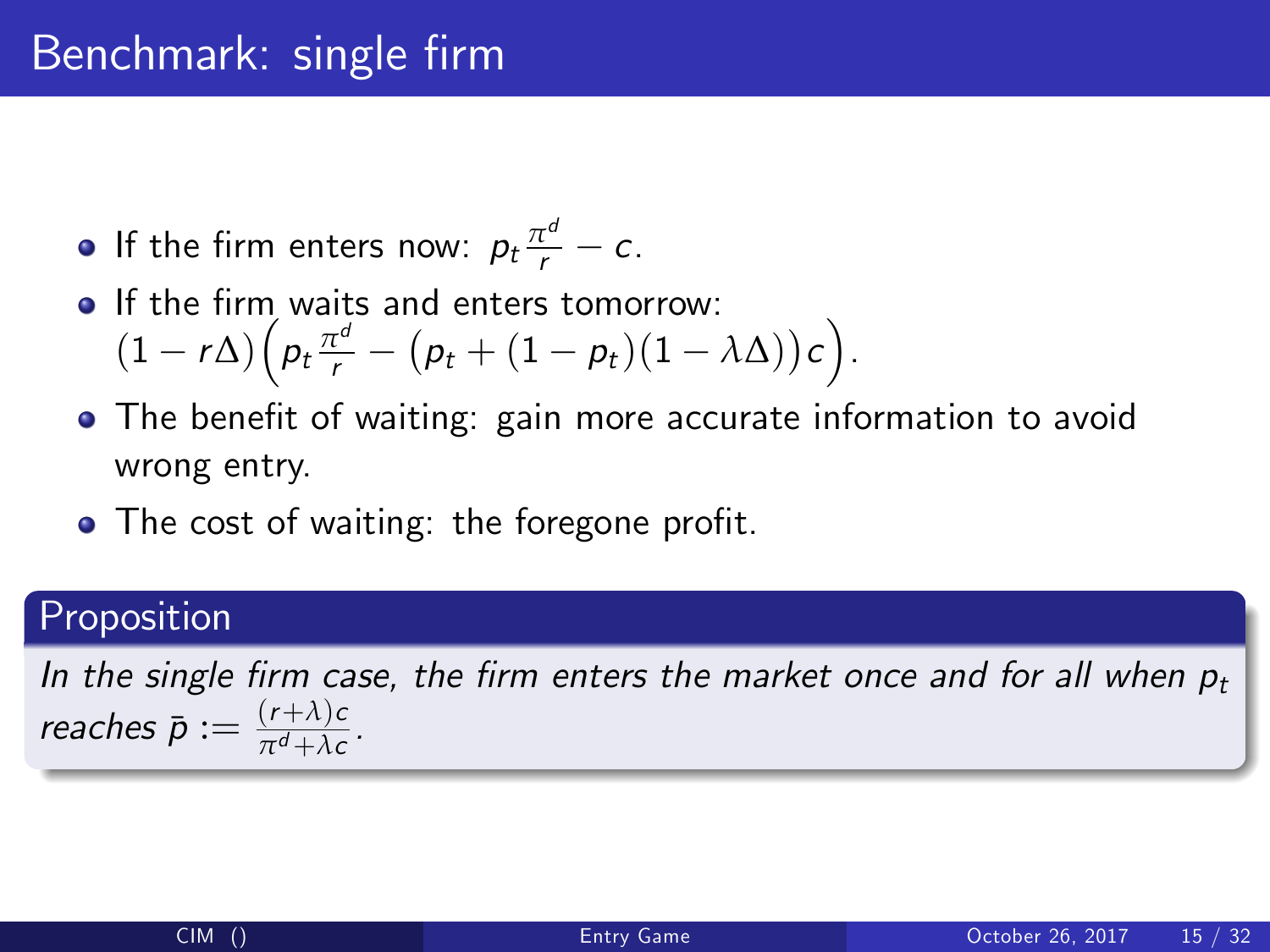- The situation is much more complicated because each firm now has private information which can only be revealed through its entry decisions.
- The amount of information revealed depends on the entry strategy.
- Assume  $p_0 < \bar{p}$ , so that the firms are initially skeptical enough about the prospect of the market.
- Focus on a symmetric Markov PBE.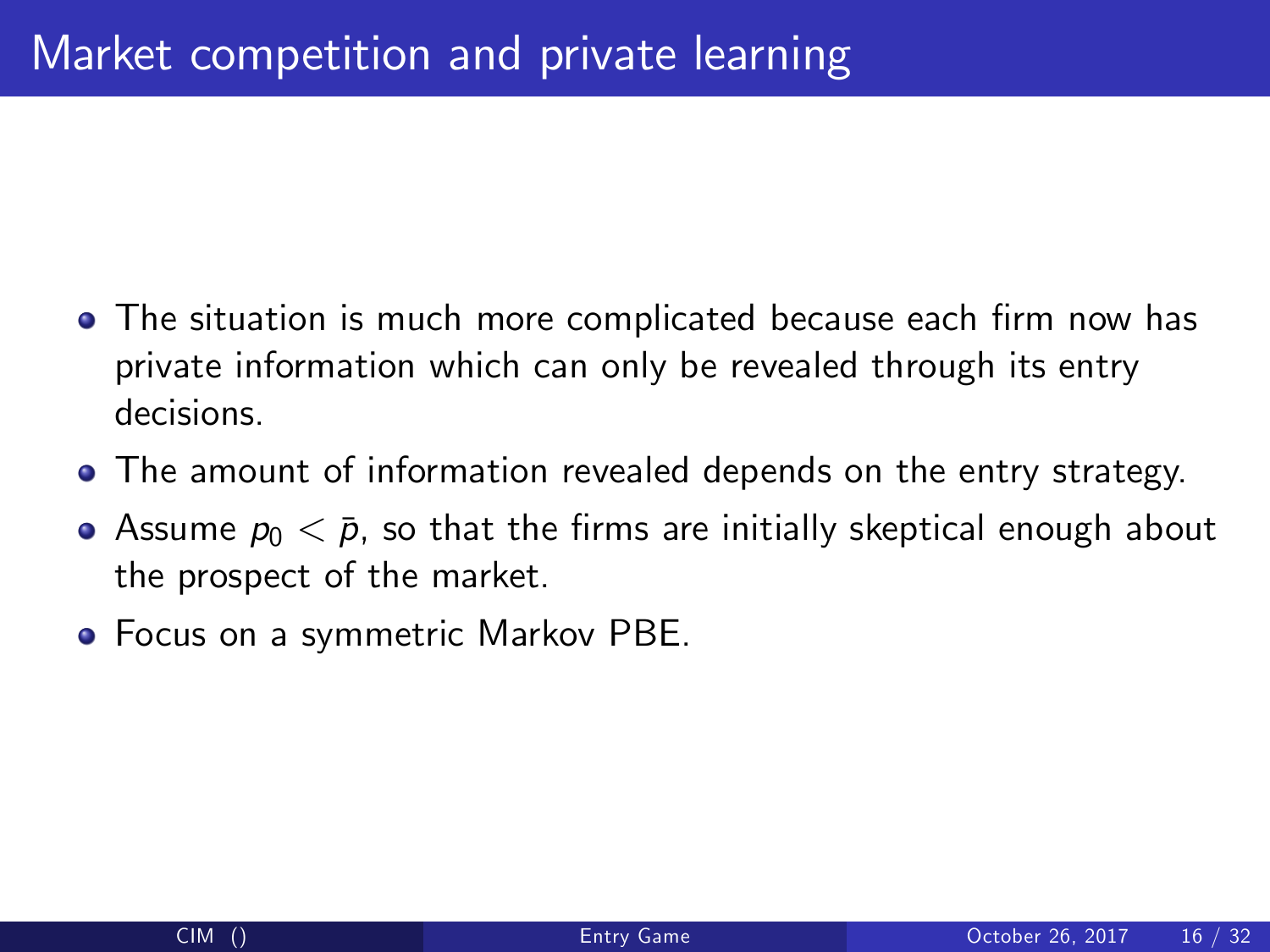- There are three possible states:
	- The market is good (and the other firm is uninformed by assumption):  $p_t$ .
	- The market is bad, and the other firm is uninformed:  $q_t$
	- The market is bad, and the other firm is informed:  $1 p_t q_t$ .
- The belief is denoted as  $(p_t, q_t)$ .
- All probabilities are conditional on the firm being inactive and uninformed.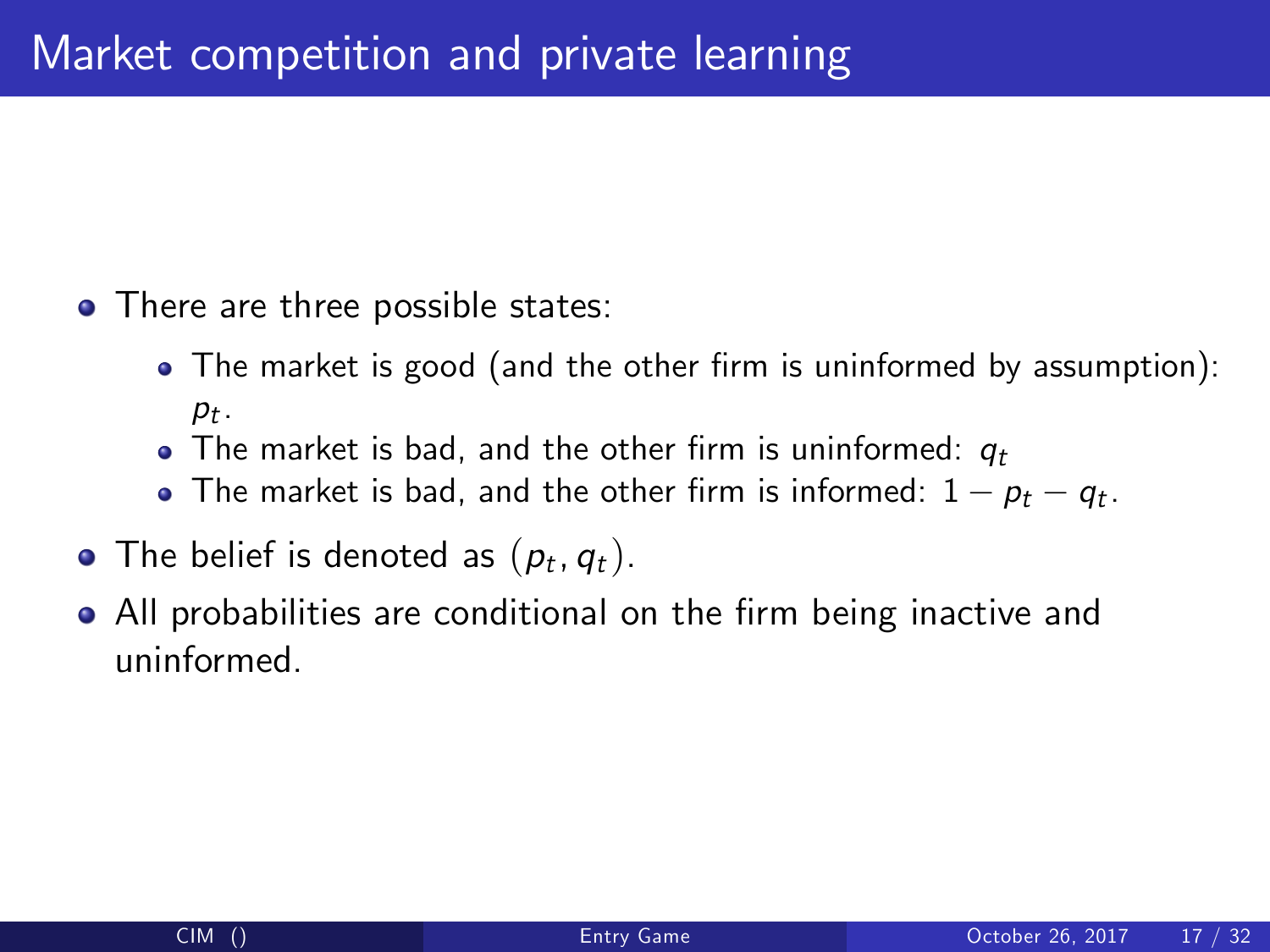# Second mover

- The second mover's optimal strategy is straightforward.
- The problem is essentially the same as the single-firm benchmark: enter if and only if the belief exceeds  $\bar{p}$ .
- $\bullet$  If a firm enters at time t, the other firm's belief jumps up to

$$
\lim_{\Delta\to 0}p_{t+\Delta}=\phi_t:=\frac{p_t}{p_t+q_t}.
$$

**•** If the updated belief exceeds  $\bar{p}$ , the firm will follow immediately, so that the first mover can appropriate almost no monopoly rent.

#### Lemma

Conditional on having observed no signal, a firm enters immediately after observing the other firm's entry at t if and only if  $\phi_{\star} \geq \bar{p}$ .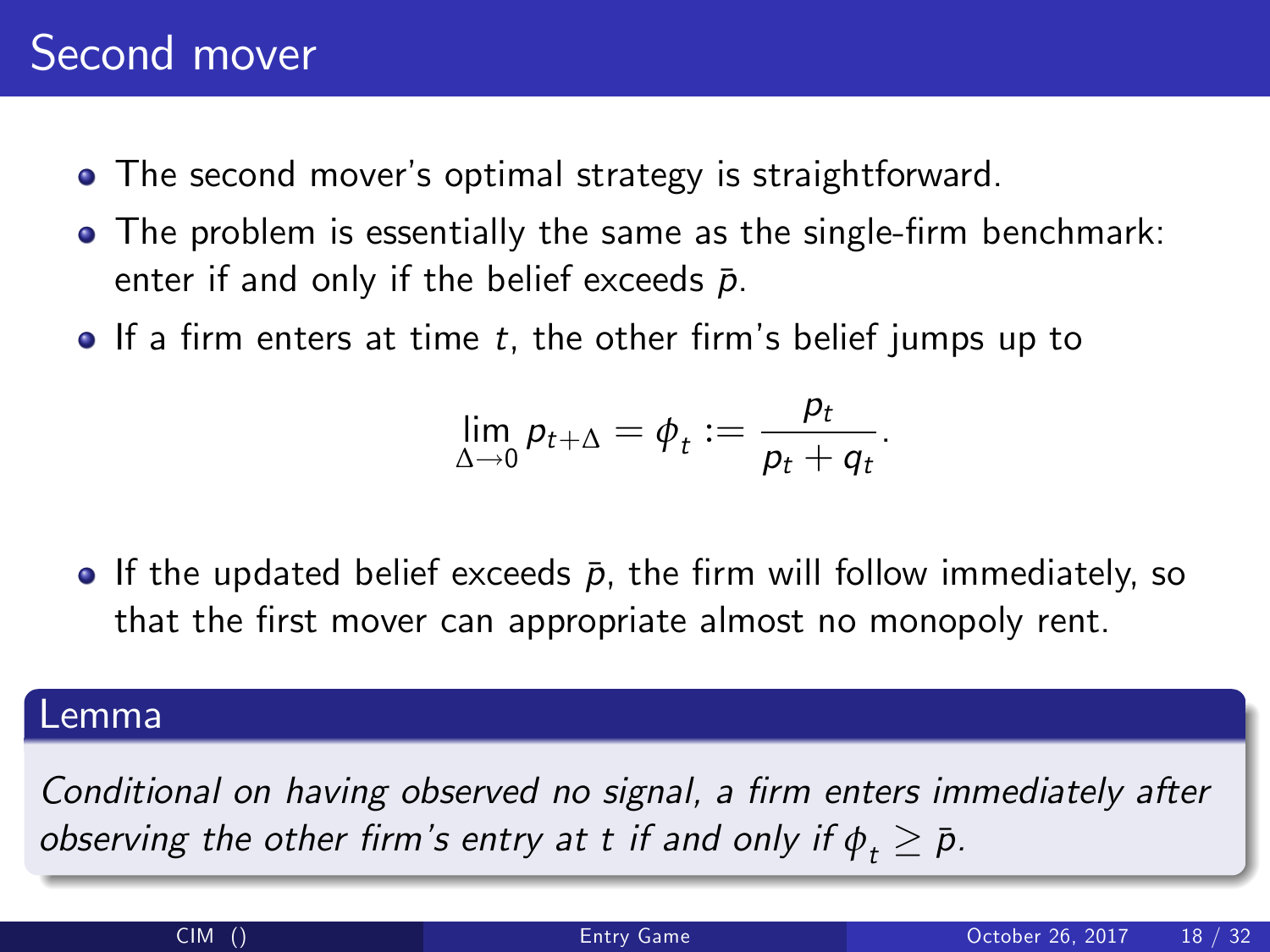- Let  $\sigma_t = \sigma(\mathcal{p}_t, \mathcal{q}_t)$  be a firm's entry strategy given  $\mathcal{p}_t$  and  $\mathcal{q}_t$ ; i.e., a firm enters with probability  $\sigma_t\Delta$  for [t, t +  $\Delta$ ).
- The evolution of the belief depends on *σ*: conditional on no entry observed, the next-period belief can be written as  $p_{t+\Delta} = f_p(p_t,q_t)$ and  $q_{t+\Delta} = \mathit{f_q}(\mathit{p_t}, \mathit{q_t})$  where

$$
f_p(p_t, q_t) = \frac{(1 - \sigma_t \Delta)p_t}{(1 - \sigma_t \Delta)(p_t + q_t e^{-\lambda \Delta}) + (1 - p_t - q_t)e^{-\lambda \Delta}},
$$

$$
f_q(p_t, q_t) = \frac{(1 - \sigma_t \Delta) e^{-2\lambda \Delta} q_t}{(1 - \sigma_t \Delta) (p_t + q_t e^{-\lambda \Delta}) + (1 - p_t - q_t) e^{-\lambda \Delta}},
$$

with the initial prior  $q_0 = 1 - p_0$ .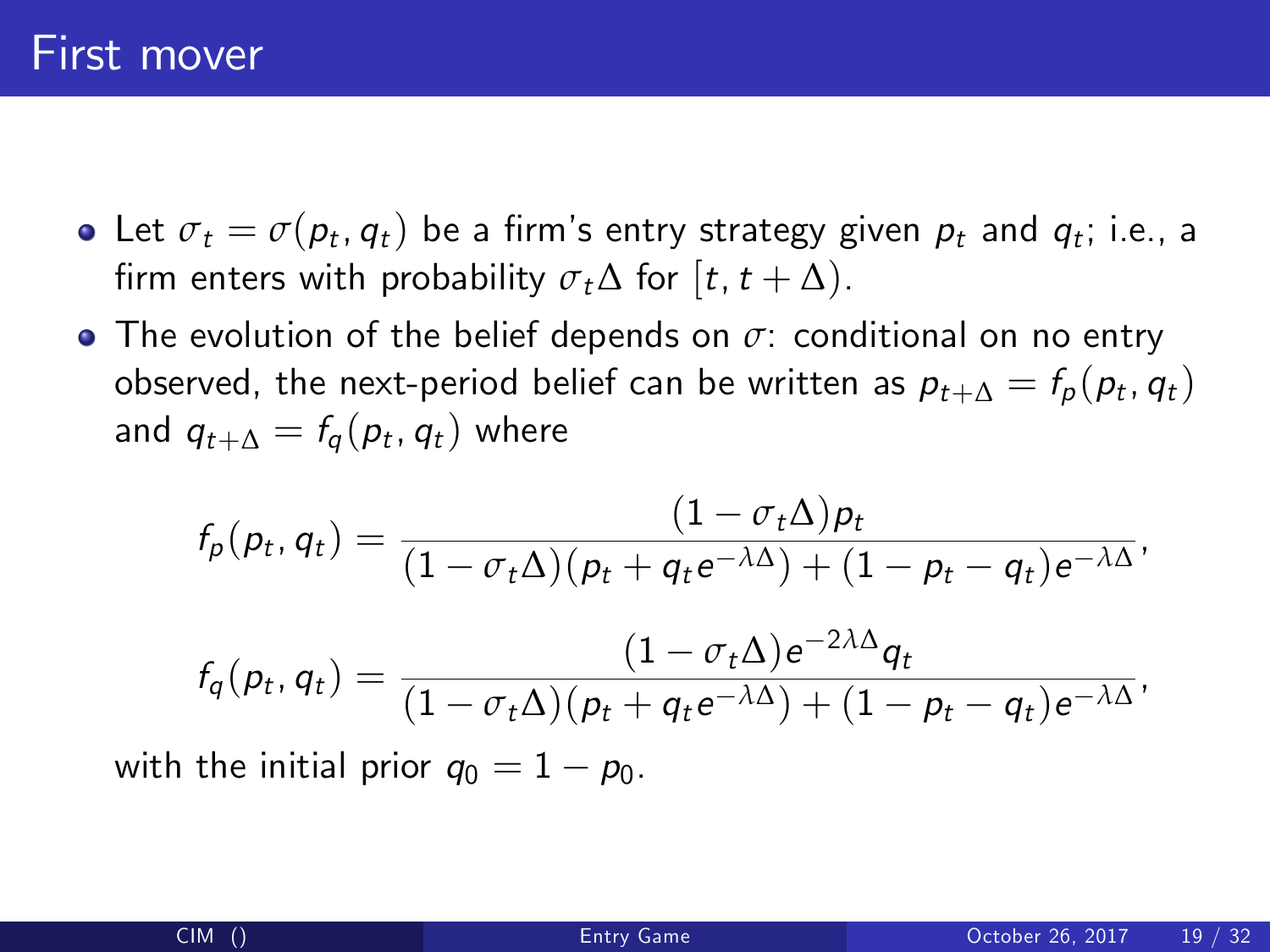- What matters for the first mover is  $\phi_{\it t}$ , the second mover's belief if observing the first mover's entry
- Fortunately, although  $p_t$  and  $q_t$  may follow quite complicated paths, it is easy to compute  $\phi_{t}$  as it is independent of the entry strategy:

$$
\phi_{t+\Delta} = \frac{p_t}{p_t + q_t e^{-2\lambda\Delta}} > \phi_t.
$$

- $\boldsymbol{\phi}_t$  is monotonically increasing in  $t$  for any given  $\sigma.$
- Two stages for the first mover:
	- Waiting game:  $\phi_t \geq \bar{p}$
	- Preemption game:  $\phi_t < \bar{p}_t$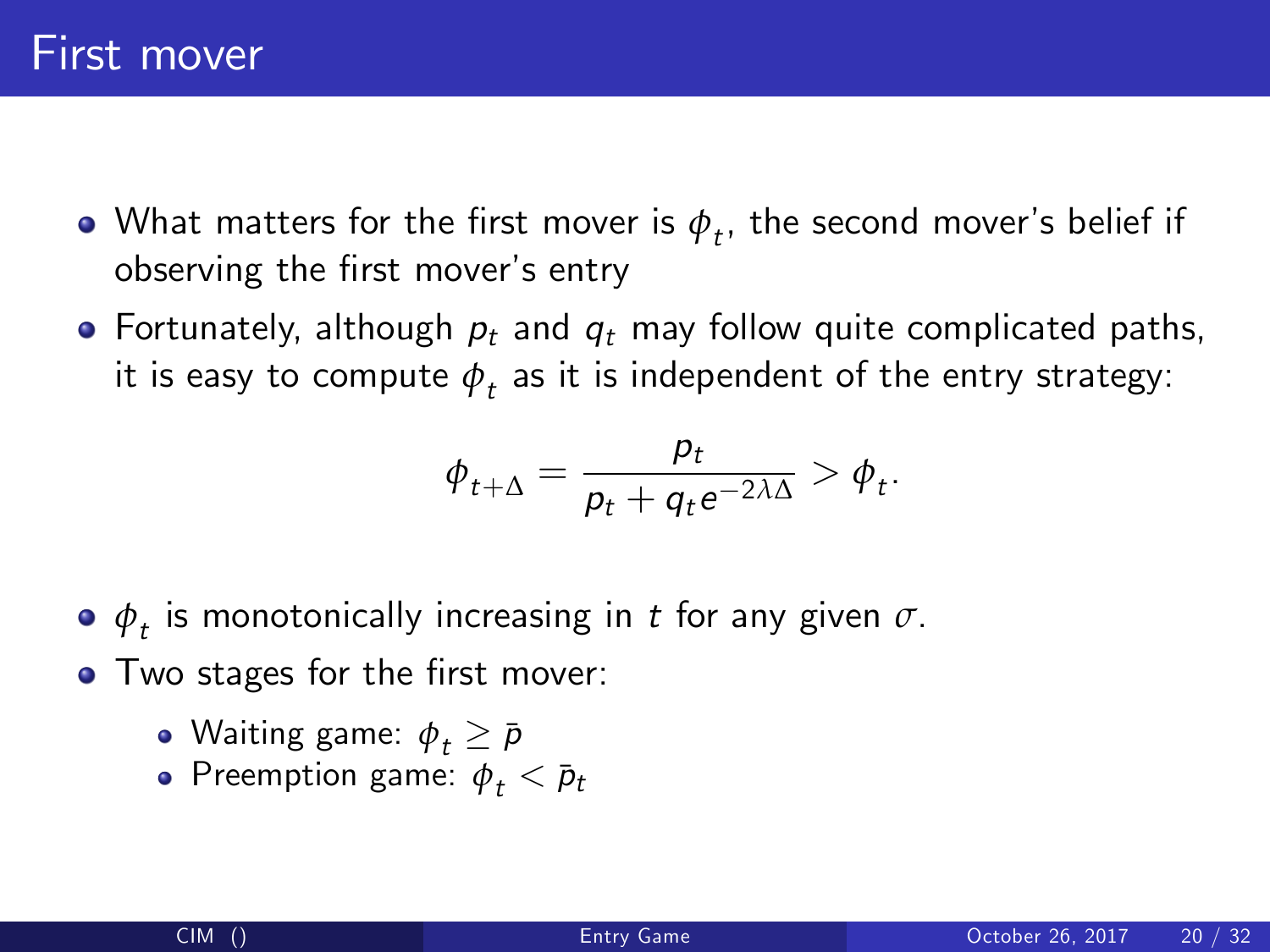- This is a phase where if a firm enters, the other firm immediately follows, thereby quickly dissipating the monopoly rent.
- No pure-strategy equilibrium exists. The firms enter the market gradually over time.

For  $\phi_t \ge \bar{p} > p_t$ , there exists a unique continuation equilibrium in which:

- $\bullet$  Neither firm enters until  $p_t$  reaches  $\bar{p}$ ;
- $\bullet$  When  $p_t$  reaches  $\bar{p}$ , the two firms start entering at a rate to keep  $p_t = \bar{p}$  while  $q_t$  is increasing;
- **3** Once a firm enters, the other firm immediately follows at the next instant.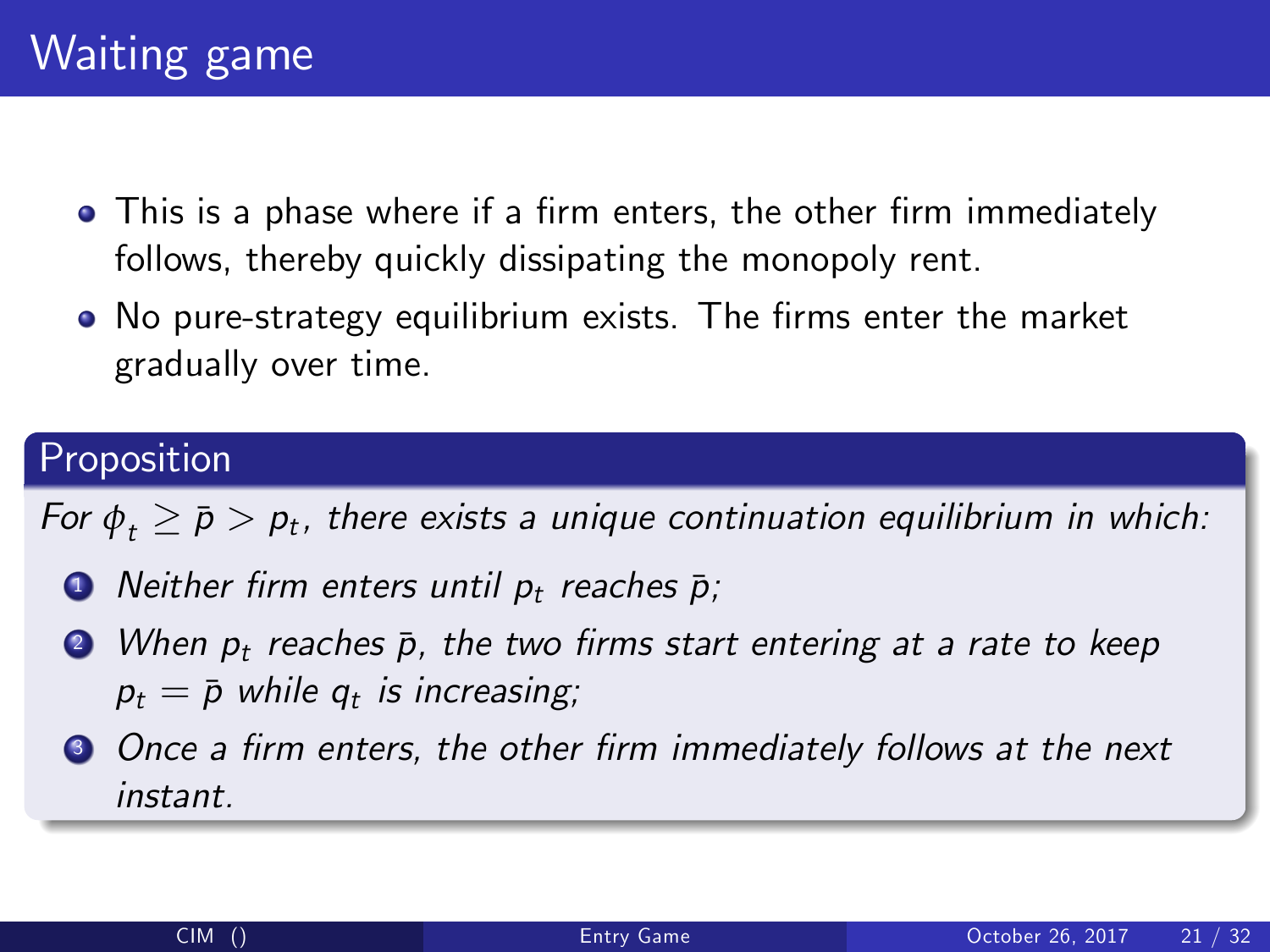- The strategic nature of the problem flips once  $\phi_{\it t}$  reaches  $\bar{\rho}.$
- Let *τ* denote the time of the earliest possible entry:  $\tau := \inf\{t : \sigma_t > 0\}.$
- We say that *preemptive entry occurs* if  $\sigma_t > 0$  for any  $\phi_t < \bar{p}$  or equivalently  $\phi_{\tau} < \bar{p}$ .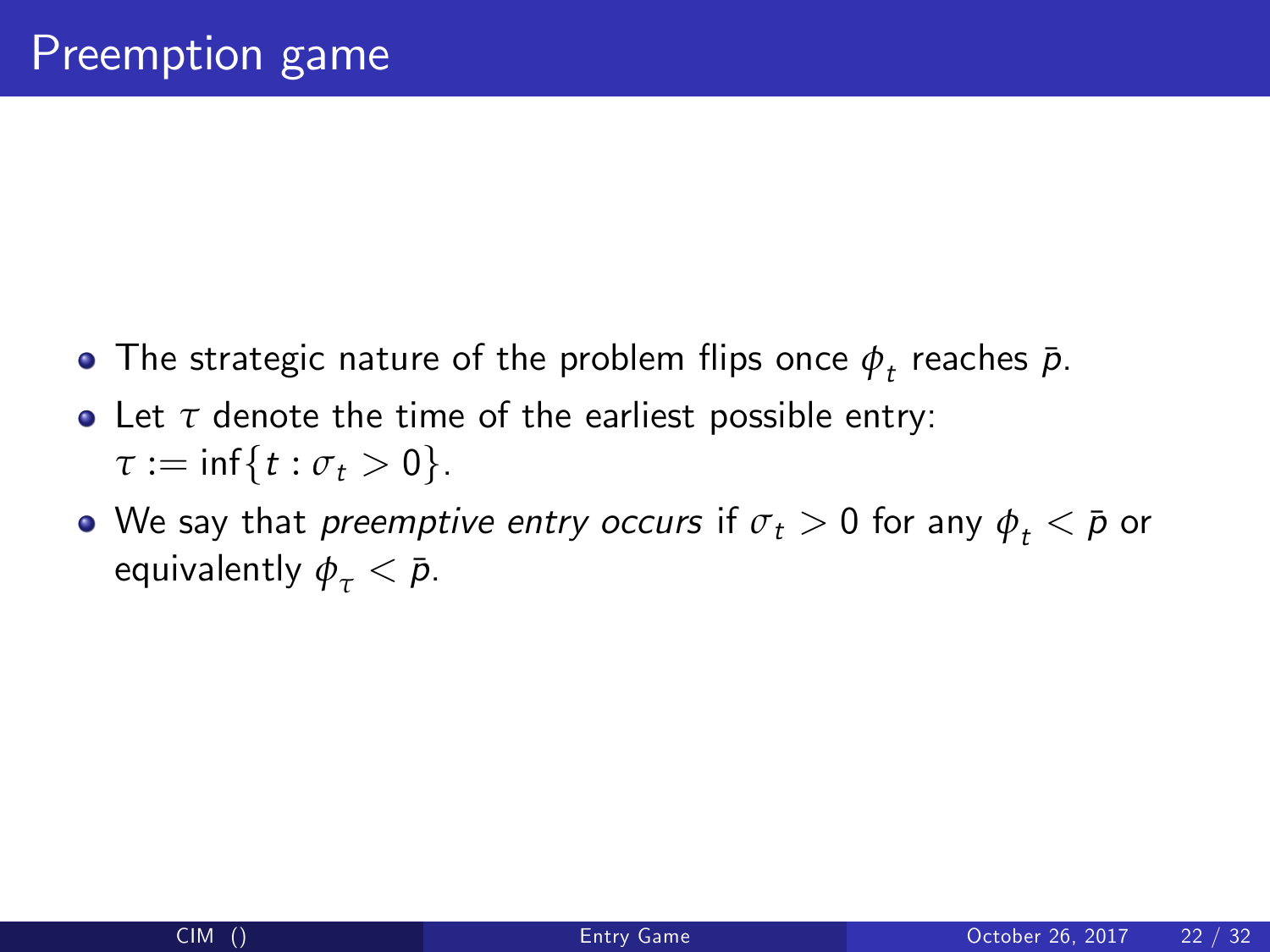Suppose that preemptive entry occurs. Then, in any symmetric equilibrium, there exist  $\tau$  and  $\overline{\tau} \in (\tau, \infty)$  such that

$$
\sigma_t \begin{cases} \in (0, \infty) & \text{for } t \in [\max\{\tau, \varepsilon\}, \underline{\tau}) \cup (\overline{\tau}, \infty), \\ = 0 & \text{for } t \in (\underline{\tau}, \overline{\tau}), \end{cases}
$$

where *ε* is an arbitrarily small number. Moreover,  $φ_τ < p$ .

- **If preemptive entry occurs, it should occur earlier than later.**
- This is because entry reveals less information at earlier stages (with less information asymmetry).
- The proposition suggests that entry may occur in waves, with a period of no entry in-between.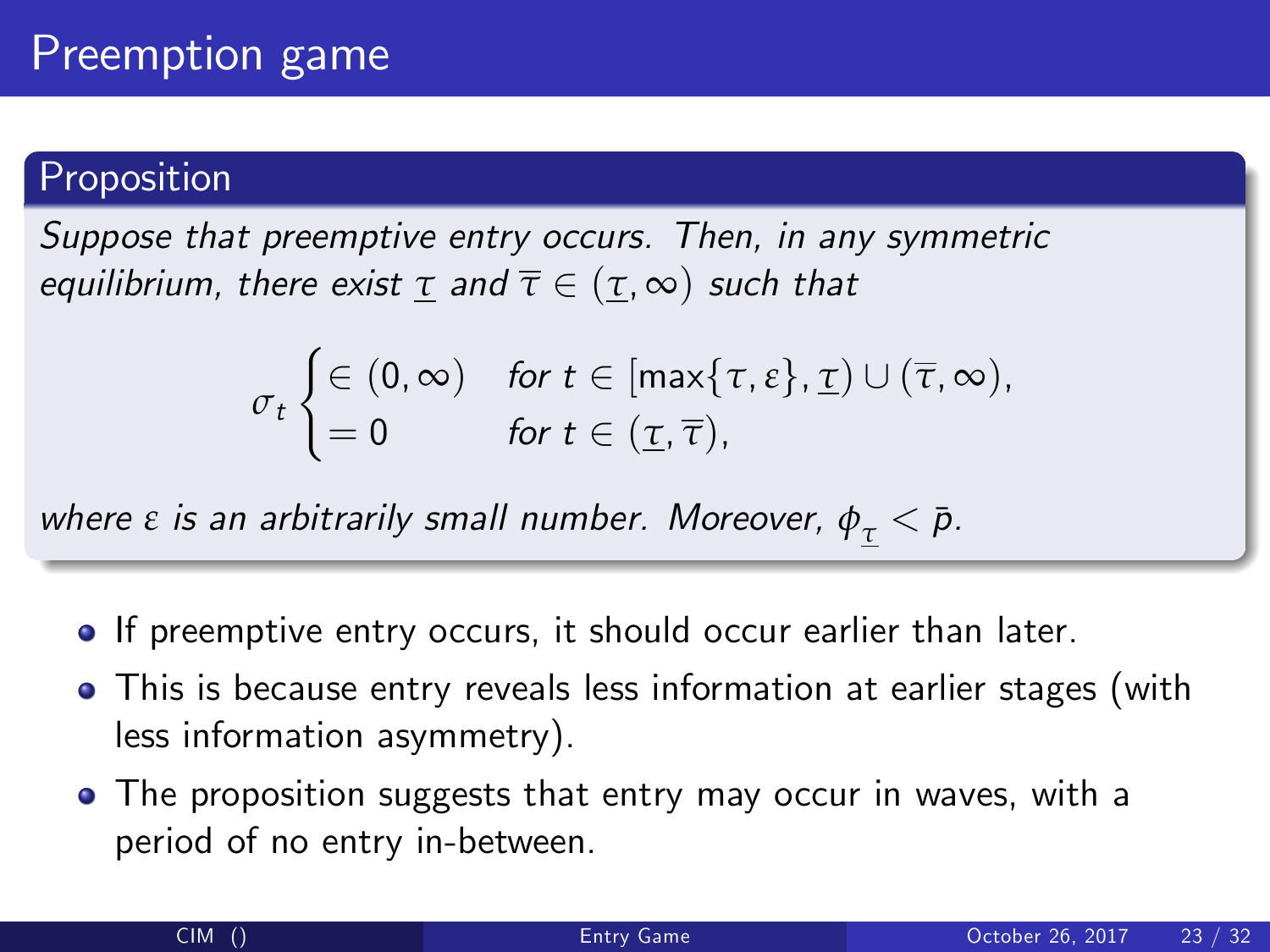- To analyze the possibility of preemptive entry, consider a hypothetical case where firm 2 can enter only after firm  $1$  does so, i.e., firm  $2$  is restricted to be the second mover.
- This case is easier to analyze as it excludes the possibility of entry competition.
- The problem faced by firm 1 is much simpler: it decides when to enter conditional on having observed no bad signal.
- Still, this case is instrumental in illustrating when preemptive entry occurs in equilibrium.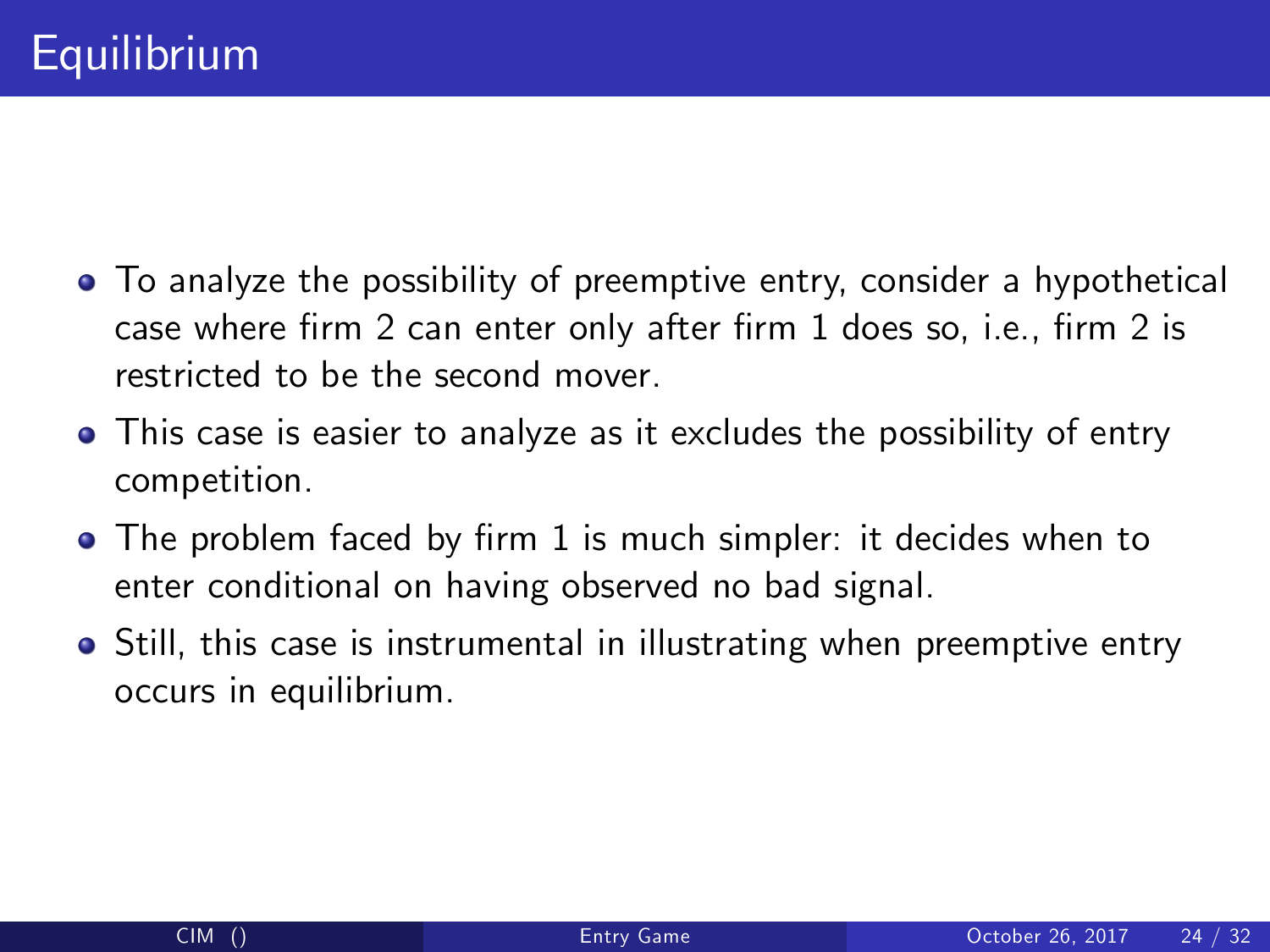- **•** If no preemptive entry, i.e., firm 1 enters when  $\phi_t \ge \bar{p}$ , the earliest possible entry occurs when  $p_t$  reaches  $\bar{p}$ .
- Let  $\Pi_{NP}(p_0)$  denote the expected profit without preemptive entry.
- **If preemptive entry occurs, i.e., firm 1 enters when**  $\phi_t < \bar{p}$ **, firm 2's** belief  $\rho_t$  jumps up to  $\phi_t$ , but firm 2 still needs to wait until  $\rho_t$  reaches  $\bar{p},$  which allows firm  $1$  to monopolize the market for a duration  $\delta_t.$
- Let *τ*ˆ denote the optimal timing of entry under this scenario (which is uniquely pinned down).
- Let  $\Pi_P(p_0)$  denote the expected profit when firm 1 adopts this strategy.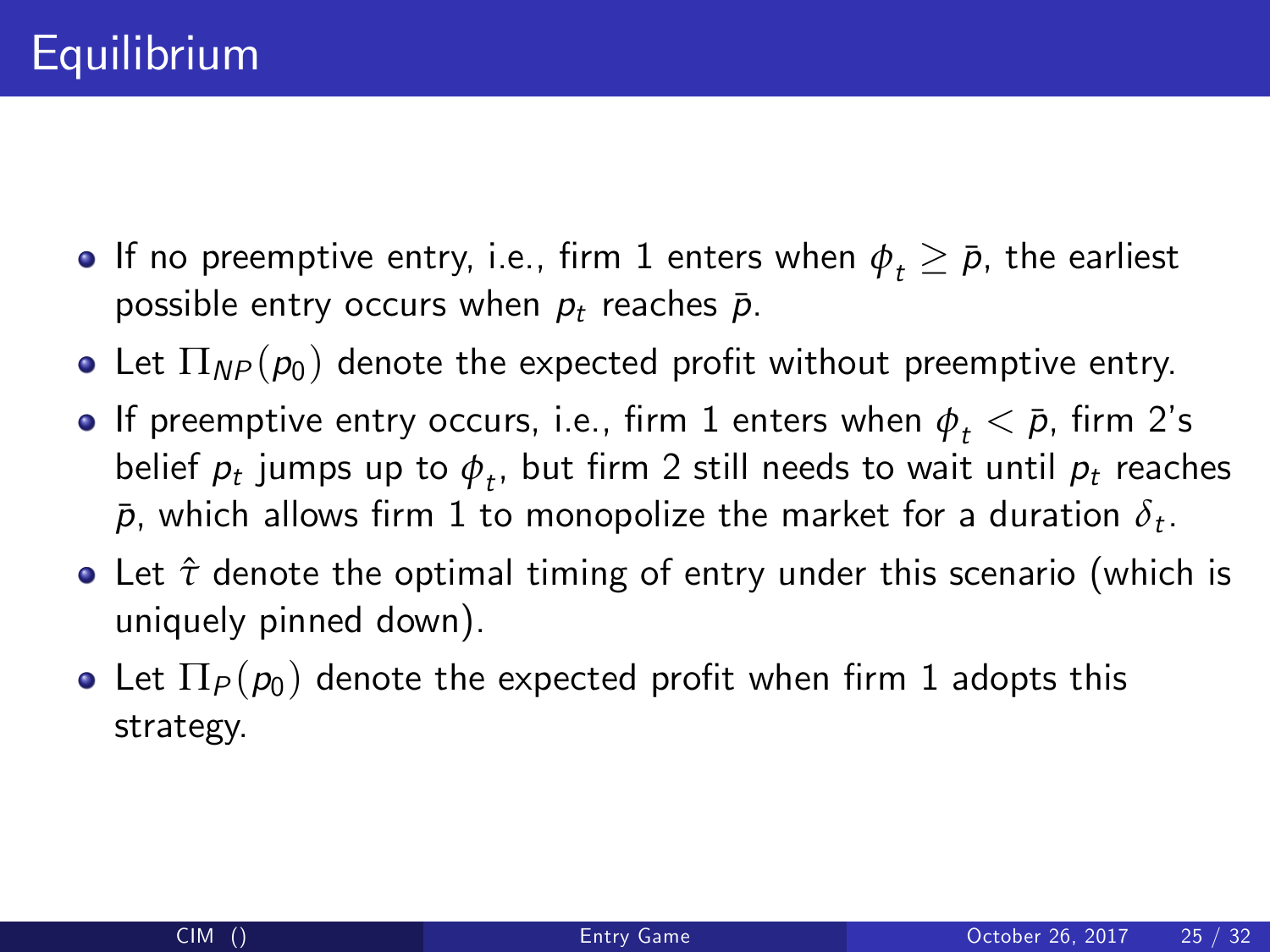

No Entry Competition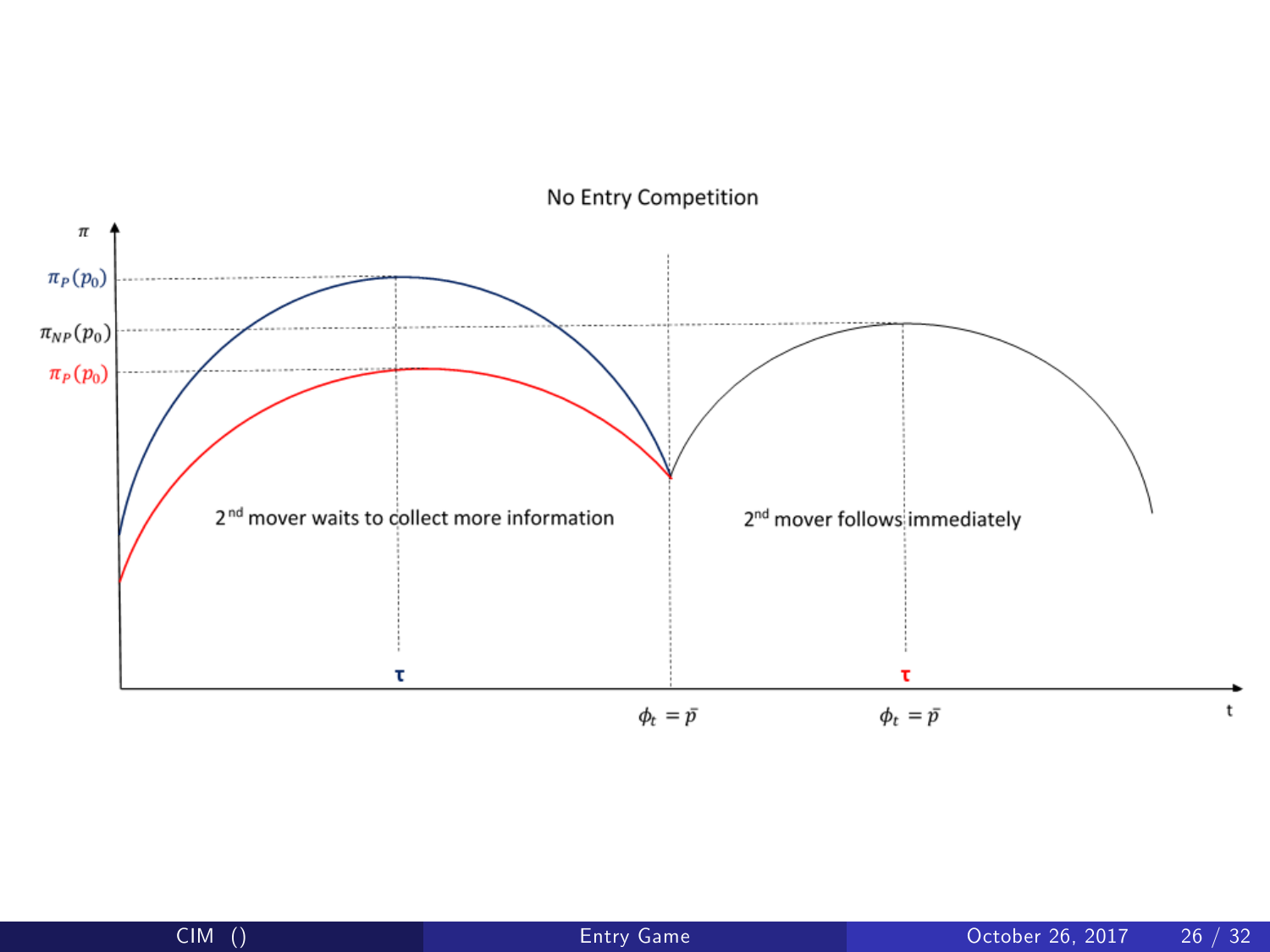- Under the restriction that firm 2 must be the second mover, it is optimal for Örm 1 to enter once and for all at *τ*ˆ if  $\Pi_P(p_0) > \Pi_{NP}(p_0).$
- Clearly, this is not an equilibrium because firm 2 is also an active player who can enter at any time.
- **•** In fact, any symmetric equilibrium must involve randomization.
- $\bullet$  Even then we can show that the two payoffs  $\Pi_{NP}$  and  $\Pi_{P}$  provide a necessary and sufficient condition for preemptive entry.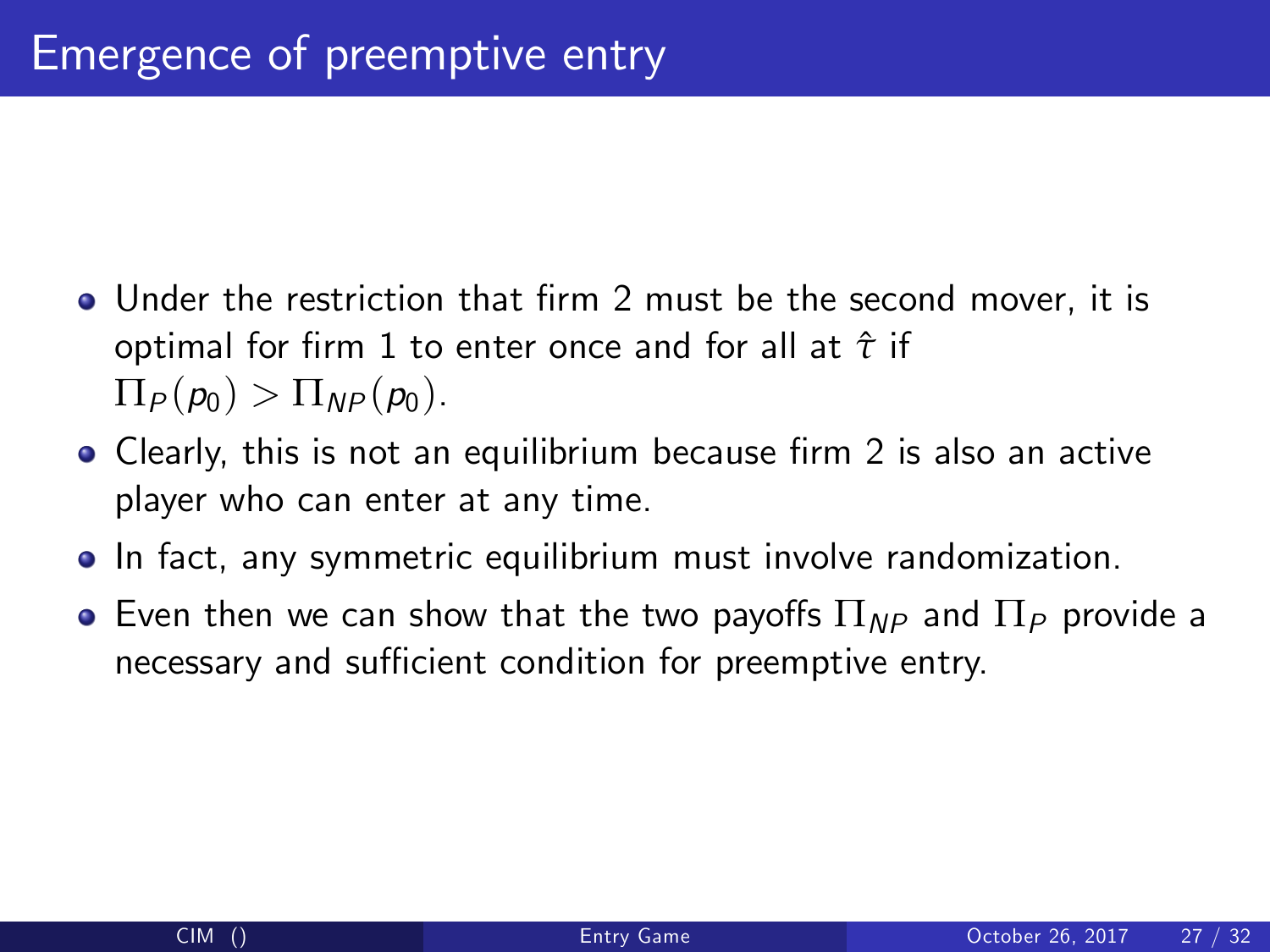Preemptive entry occurs in equilibrium if and only if  $\Pi_P(p_0) > \Pi_{NP}(p_0)$ .

### Proposition

There exist  $\rho^*$  and  $p_0^*$  such that preemptive entry occurs if  $\rho > \rho^*$  or if  $p_0 > p_0^*.$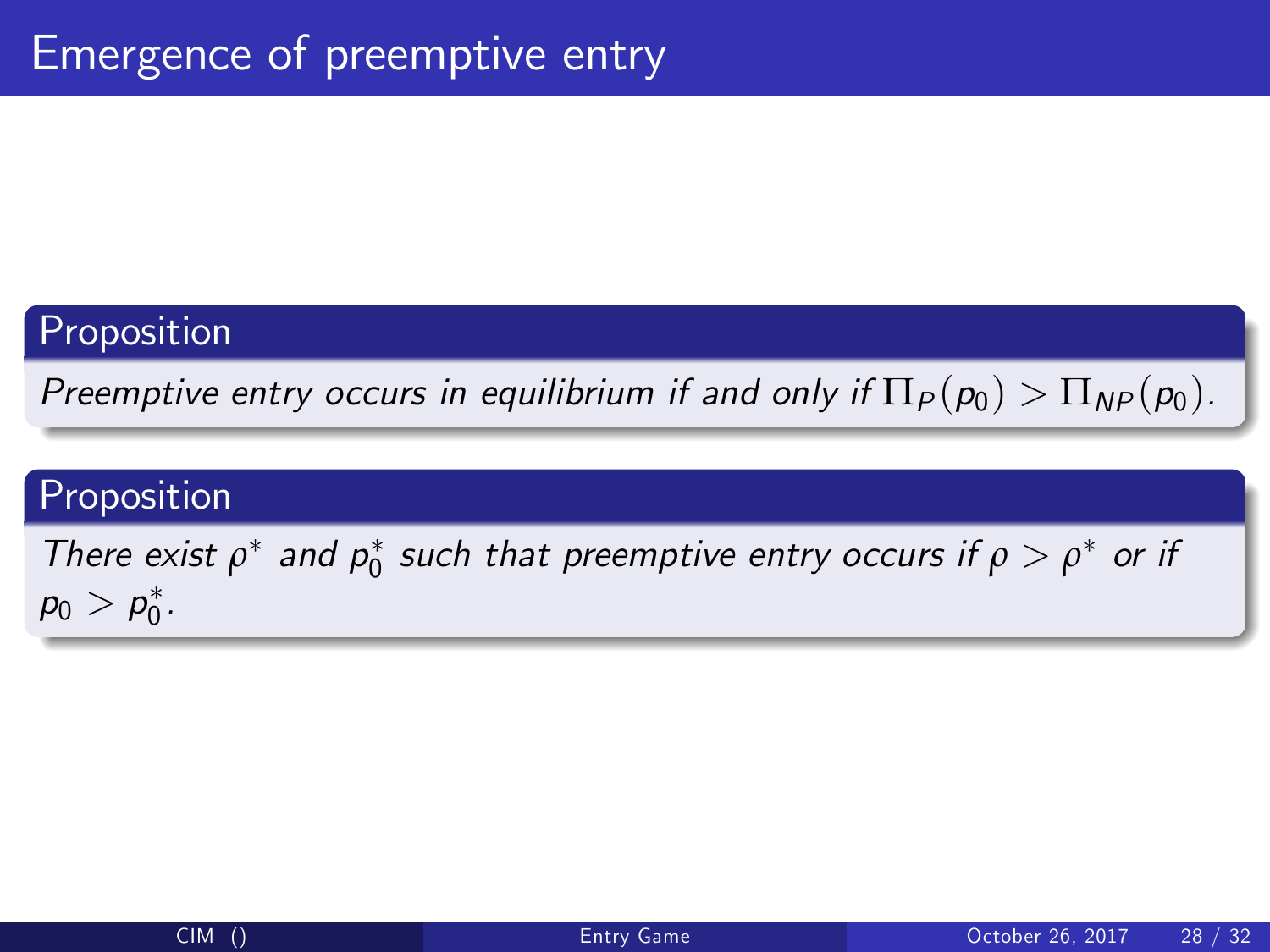- **•** If firm 2 must be the second mover, then  $\tau = \hat{\tau}$  if  $\Pi_P > \Pi_{NP}$ .
- When firm 2 is also an active player, this cannot occur in a symmetric equilibrium.
- The second-mover (first-mover) advantage prevails in the waiting (preemption) game.
- Therefore, the entry competition does not affect the timing of entry in the waiting game, but shifts the timing of entry forward in the preemption game (inducing the firms to enter before the optimal timing).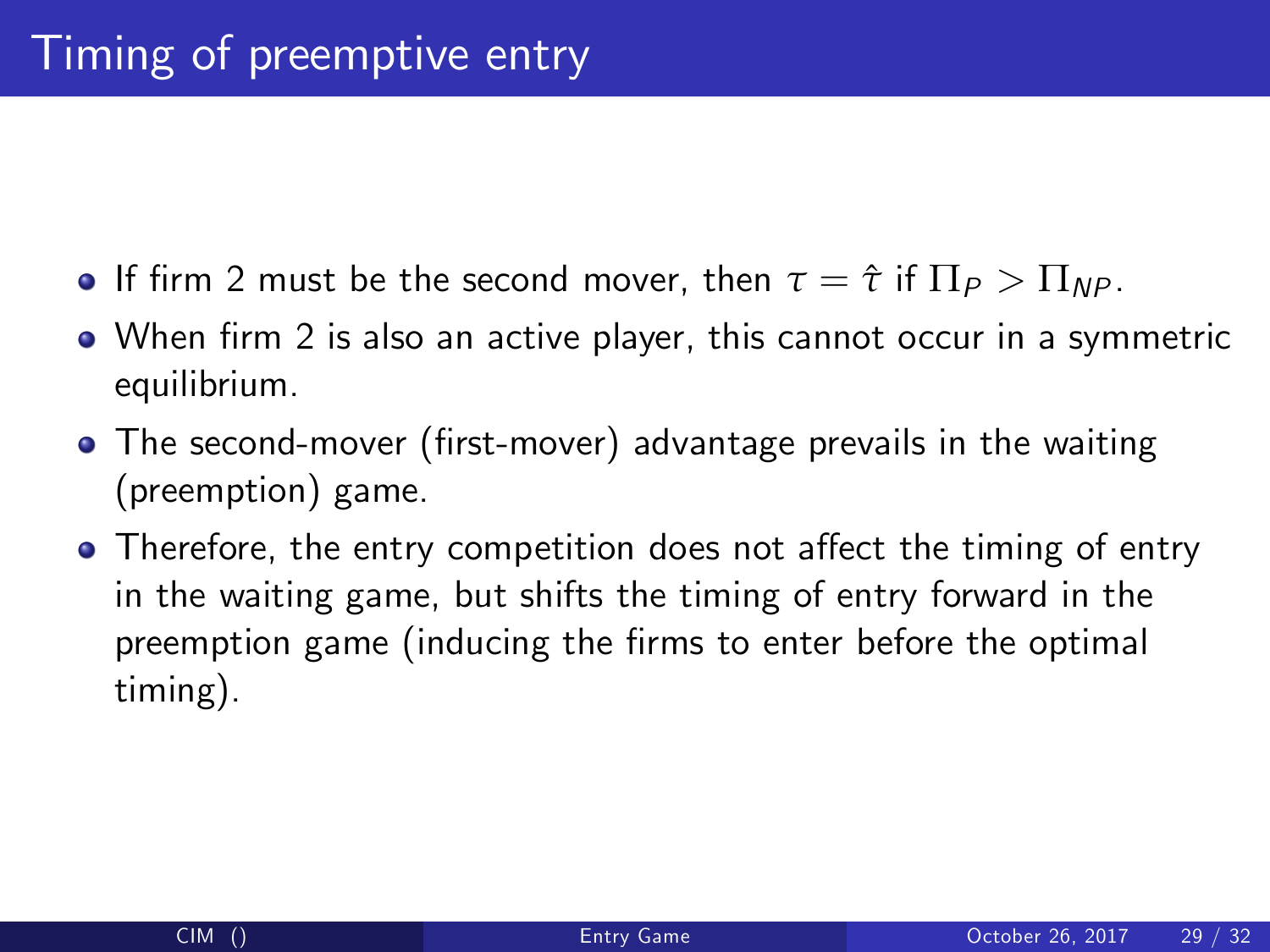Suppose that  $\hat{\tau}(p_0) > 0$ . If preemptive entry occurs in equilibrium, then  $\tau < \hat{\tau}(p_0)$ .

### Proposition

If preemptive entry occurs in equilibrium, then each firm's equilibrium payoff falls in  $(\Pi_{NP}(p_0), \Pi_P(p_0))$ .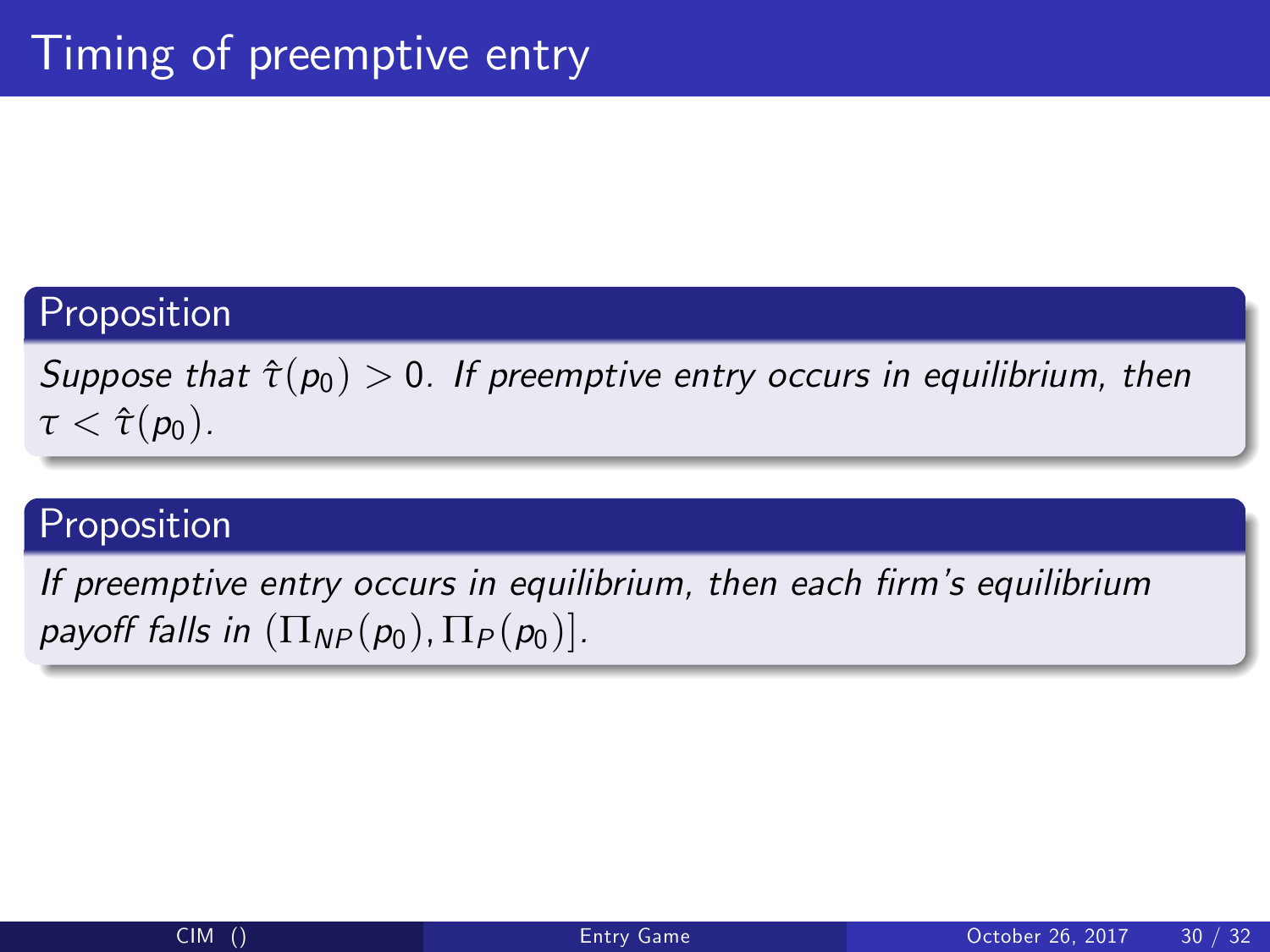

With Entry Competition